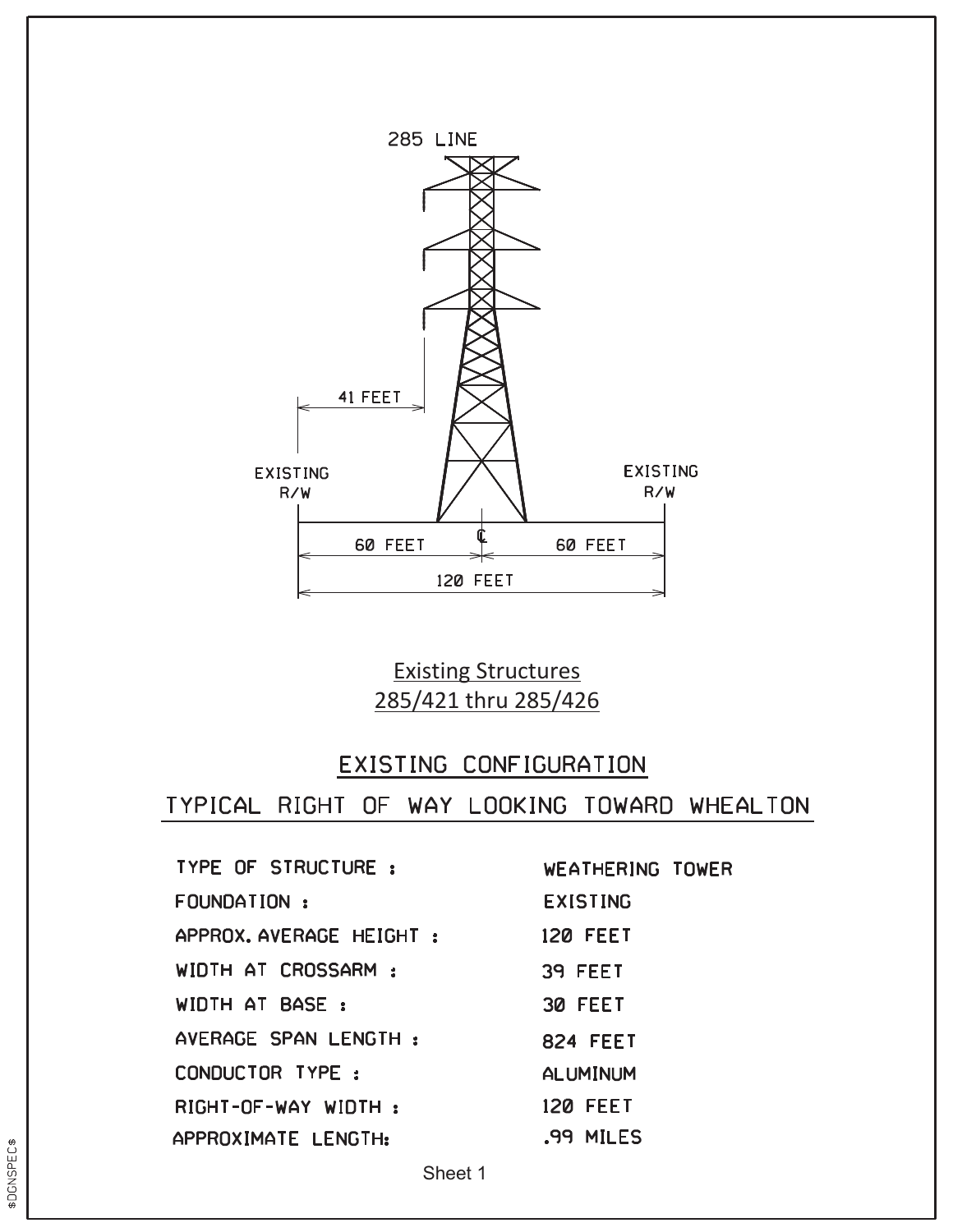

## Proposed Structures 2138/6 thru 2138/11

## PROPOSED CONFIGURATION

TYPICAL RIGHT OF WAY LOOKING TOWARD WHEALTON

**TYPE OF STRUCTURE:** FOUNDATION: APPROX. AVERAGE HEIGHT : WIDTH AT CROSSARM : WIDTH AT BASE: AVERAGE SPAN LENGTH : CONDUCTOR TYPE : RIGHT-OF-WAY WIDTH: APPROXIMATE LENGTH:

**WEATHERING POLE** PILES/CONCRETE **125 FEET** 35 FEET 5 FEET **850 FEET ALUMINUM 120 FEET 1.18 MILES**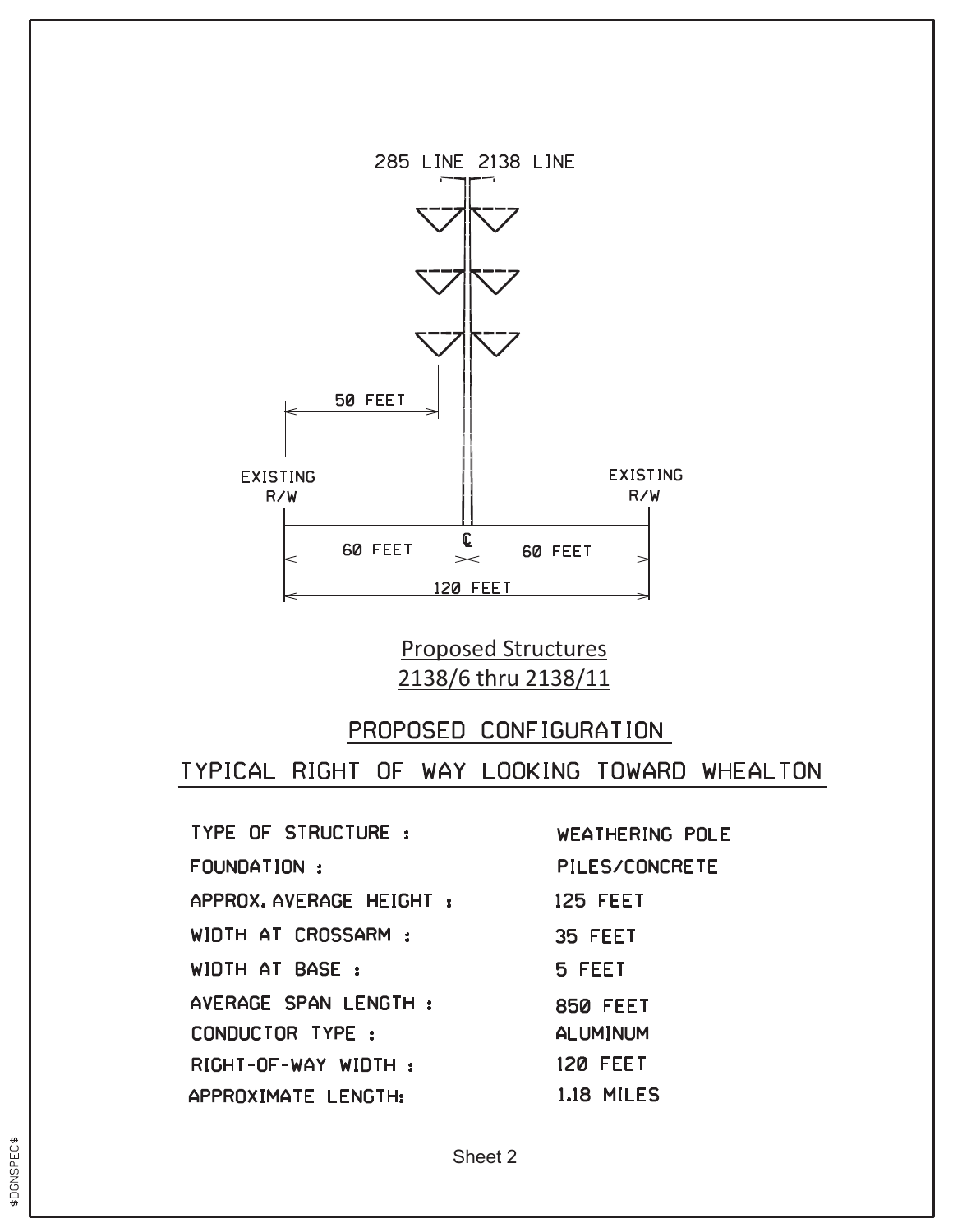

Existing Structures 285/427 thru 285/431

#### EXISTING CONFIGURATION

TYPICAL RIGHT OF WAY LOOKING TOWARD WHEALTON

TYPE OF STRUCTURE : FOUNDATION : APPROX. AVERAGE HEIGHT : 115 FEET WIDTH AT CROSSARM : WIDTH AT BASE: AVERAGE SPAN LENGTH : CONDUCTOR TYPE: RIGHT-OF-WAY WIDTH: APPROXIMATE LENGTH:

WEATHERING TOWER **EXISTING** 39 FEET 28 FEET **857 FEET ALUMINUM** 137.5 FEET **0.82 MILES**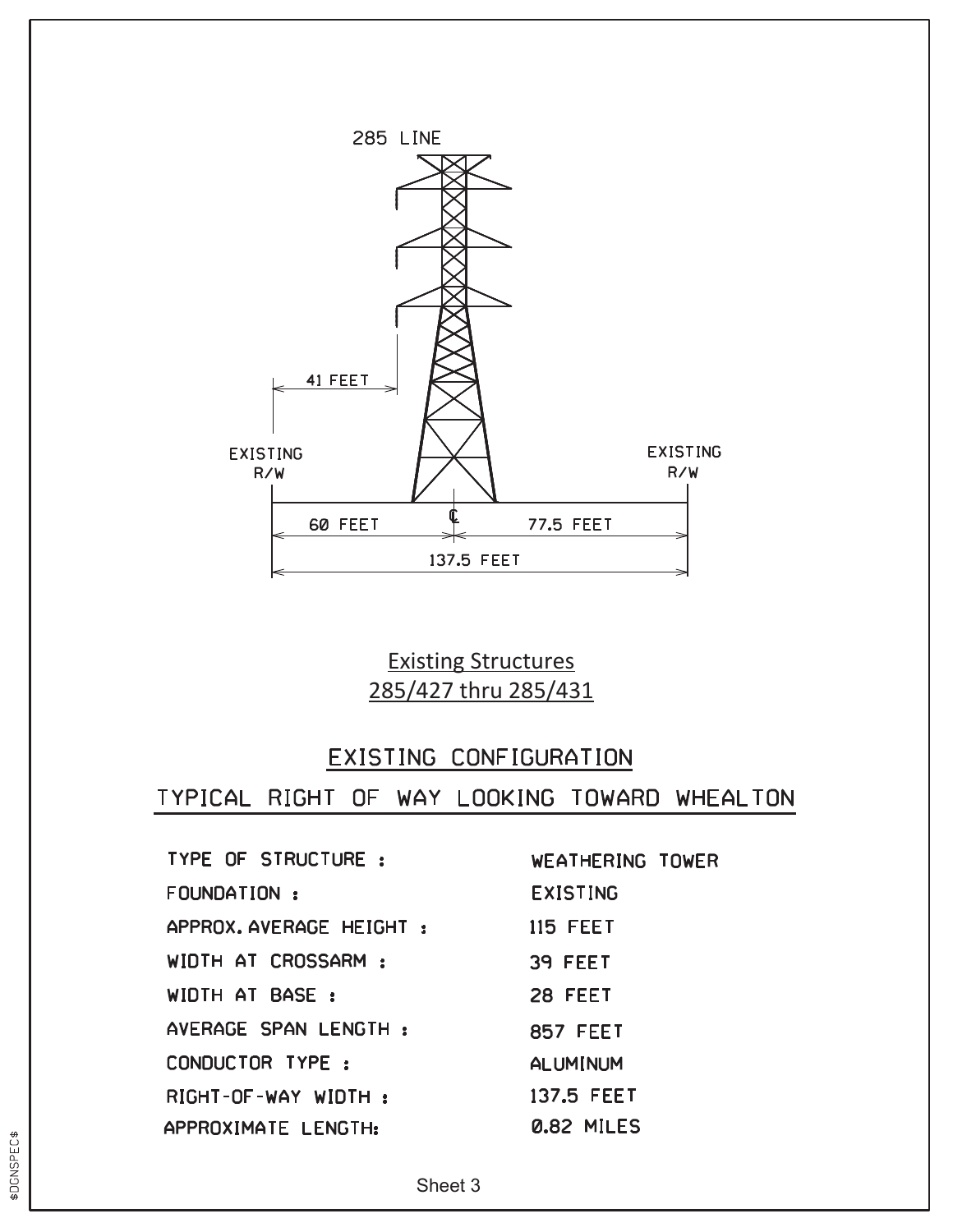

Proposed Structures 2138/12 thru 2138/16

#### PROPOSED CONFIGURATION

TYPICAL RIGHT OF WAY LOOKING TOWARD WHEALTON

**TYPE OF STRUCTURE:** FOUNDATION: APPROX.AVERAGE HEIGHT : WIDTH AT CROSSARM : WIDTH AT BASE: AVERAGE SPAN LENGTH : CONDUCTOR TYPE : RIGHT-OF-WAY WIDTH: APPROXIMATE LENGTH:

**WEATHERING POLE** PILES/CONCRETE 122 FEET 35 FEET 5 FEET **850 FEET ALUMINUM** 137.5 FEET 0.82 MILES

\$DGNSPEC\$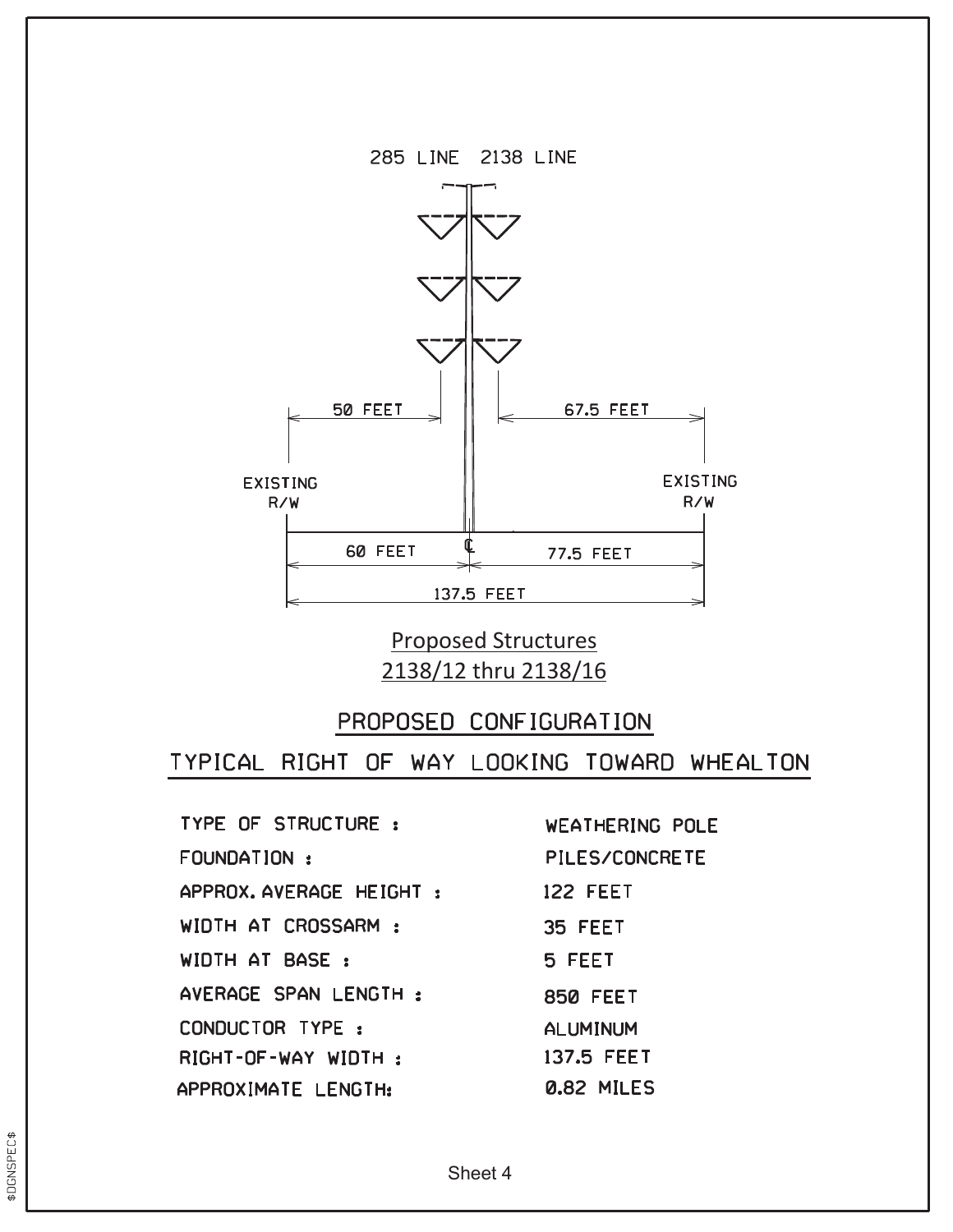

## Existing Structures 285/432 thru 285/434

## EXISTING CONFIGURATION

| <b>TYPE OF STRUCTURE:</b> | <b>WEATHERING TOWER</b> |
|---------------------------|-------------------------|
| FOUNDATION:               | <b>EXISTING</b>         |
| APPROX.AVERAGE HEIGHT:    | <b>125 FEET</b>         |
| WIDTH AT CROSSARM:        | 39 FEET                 |
| WIDTH AT BASE:            | 31 FEET                 |
| AVERAGE SPAN LENGTH:      | 1030 FEET               |
| CONDUCTOR TYPE:           | ALUMINUM                |
| RIGHT-OF-WAY WIDTH:       | 137.5 FEET              |
| APPROXIMATE LENGTH:       | 0.60 MILES              |
|                           |                         |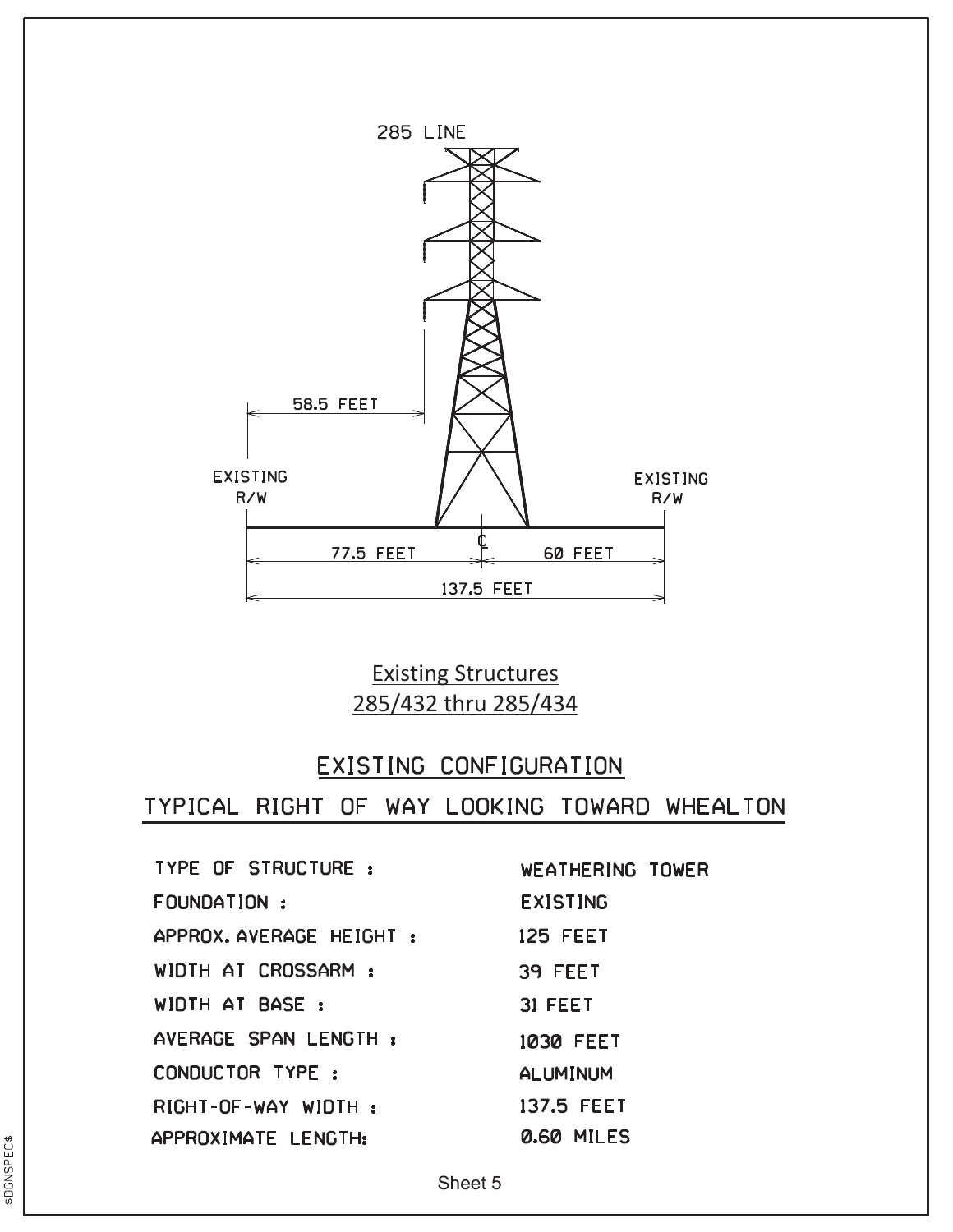

Proposed Structures 2138/17 thru 2138/19

#### PROPOSED CONFIGURATION

TYPICAL RIGHT OF WAY LOOKING TOWARD WHEALTON

TYPE OF STRUCTURE : FOUNDATION: APPROX.AVERAGE HEIGHT : WIDTH AT CROSSARM : WIDTH AT BASE: AVERAGE SPAN LENGTH : CONDUCTOR TYPE : RIGHT-OF-WAY WIDTH: APPROXIMATE LENGTH:

**WEATHERING POLE PILES/CONCRETE 135 FEET** 35 FEET 5 FEET **1000 FEET ALUMINUM** 137.5 FEET **0.60 MILES**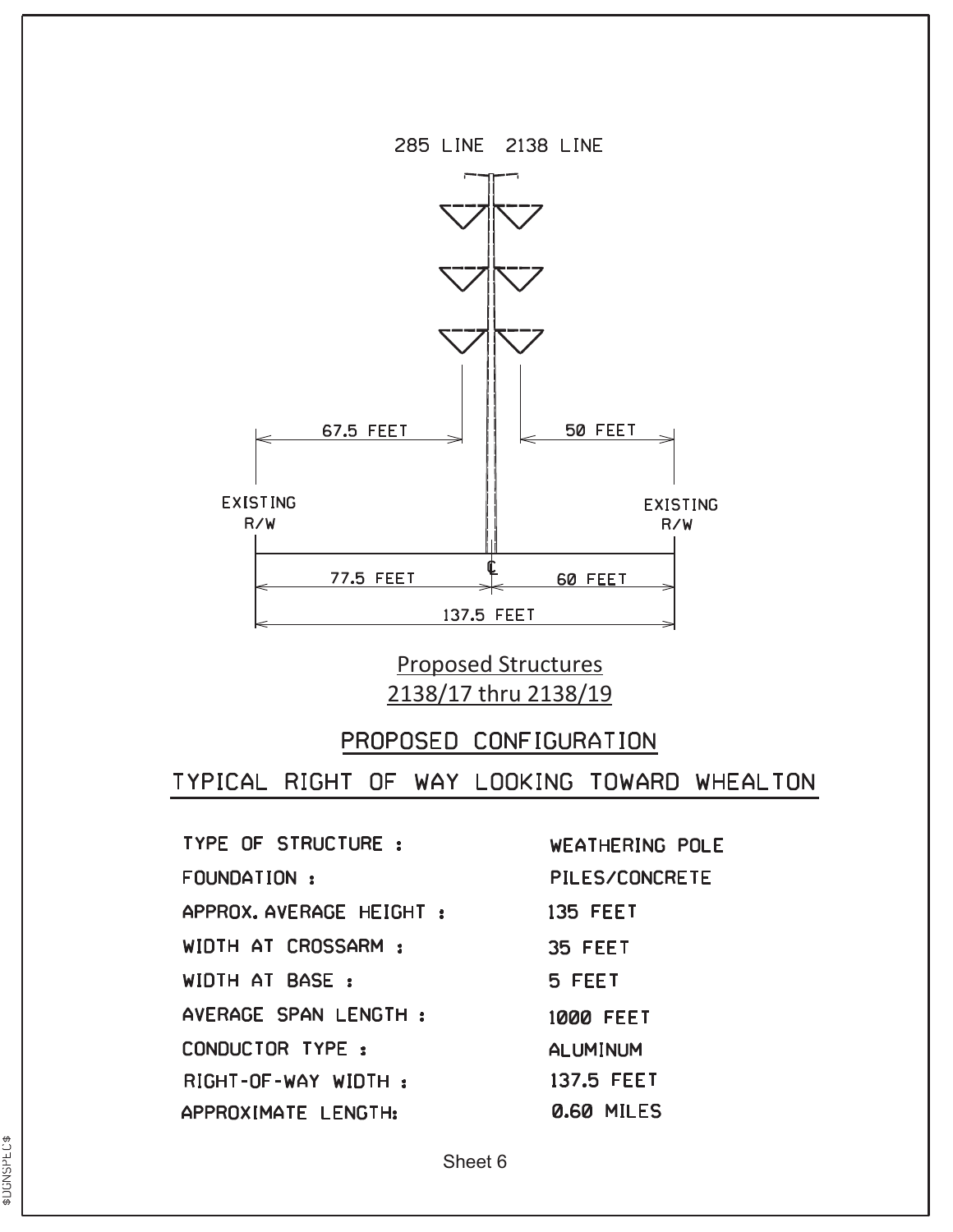

## Existing Structures 285/435 thru 285/436

## EXISTING CONFIGURATION

TYPICAL RIGHT OF WAY LOOKING TOWARD WHEALTON

TYPE OF STRUCTURE : FOUNDATION : APPROX.AVERAGE HEIGHT : WIDTH AT CROSSARM : WIDTH AT BASE: AVERAGE SPAN LENGTH : CONDUCTOR TYPE : RIGHT-OF-WAY WIDTH: APPROXIMATE LENGTH:

WEATHERING TOWER **EXISTING 125 FEET** 39 FEET 31 FEET **982 FEET ALUMINUM 120 FEET** 0.35 MILES

\$DGNSPEC\$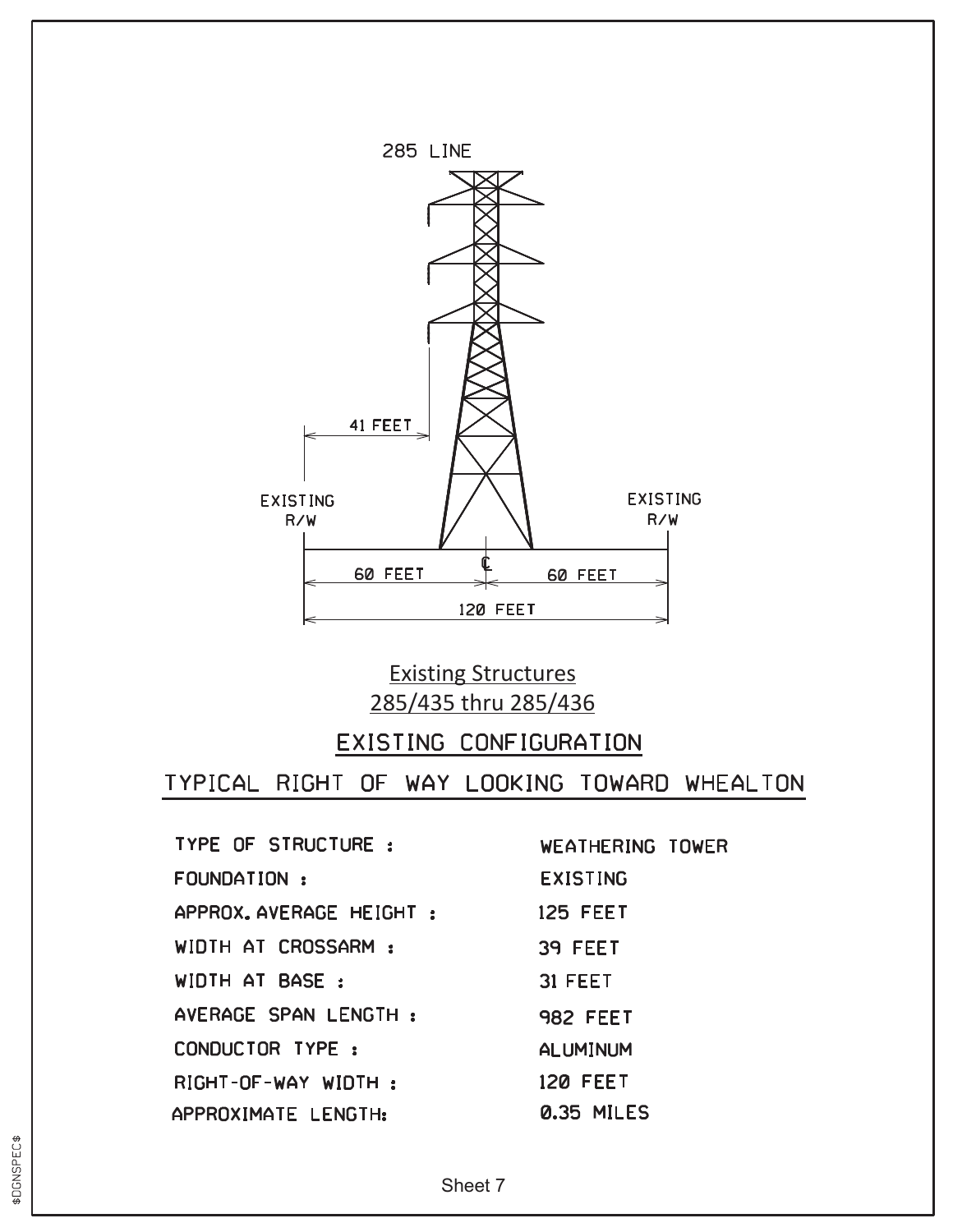

Proposed Structures 2138/20 thru 2138/21

#### PROPOSED CONFIGURATION

TYPICAL RIGHT OF WAY LOOKING TOWARD WHEALTON

TYPE OF STRUCTURE : FOUNDATION : APPROX.AVERAGE HEIGHT : WIDTH AT CROSSARM : WIDTH AT BASE: AVERAGE SPAN LENGTH : CONDUCTOR TYPE : RIGHT-OF-WAY WIDTH: APPROXIMATE LENGTH:

WEATHERING POLE **PILES/CONCRETE 145 FEET** 35 FEET 5 FEET **1000 FEET ALUMINUM 120 FEET 0.35 MILES** 

**BDGNSPEC\$**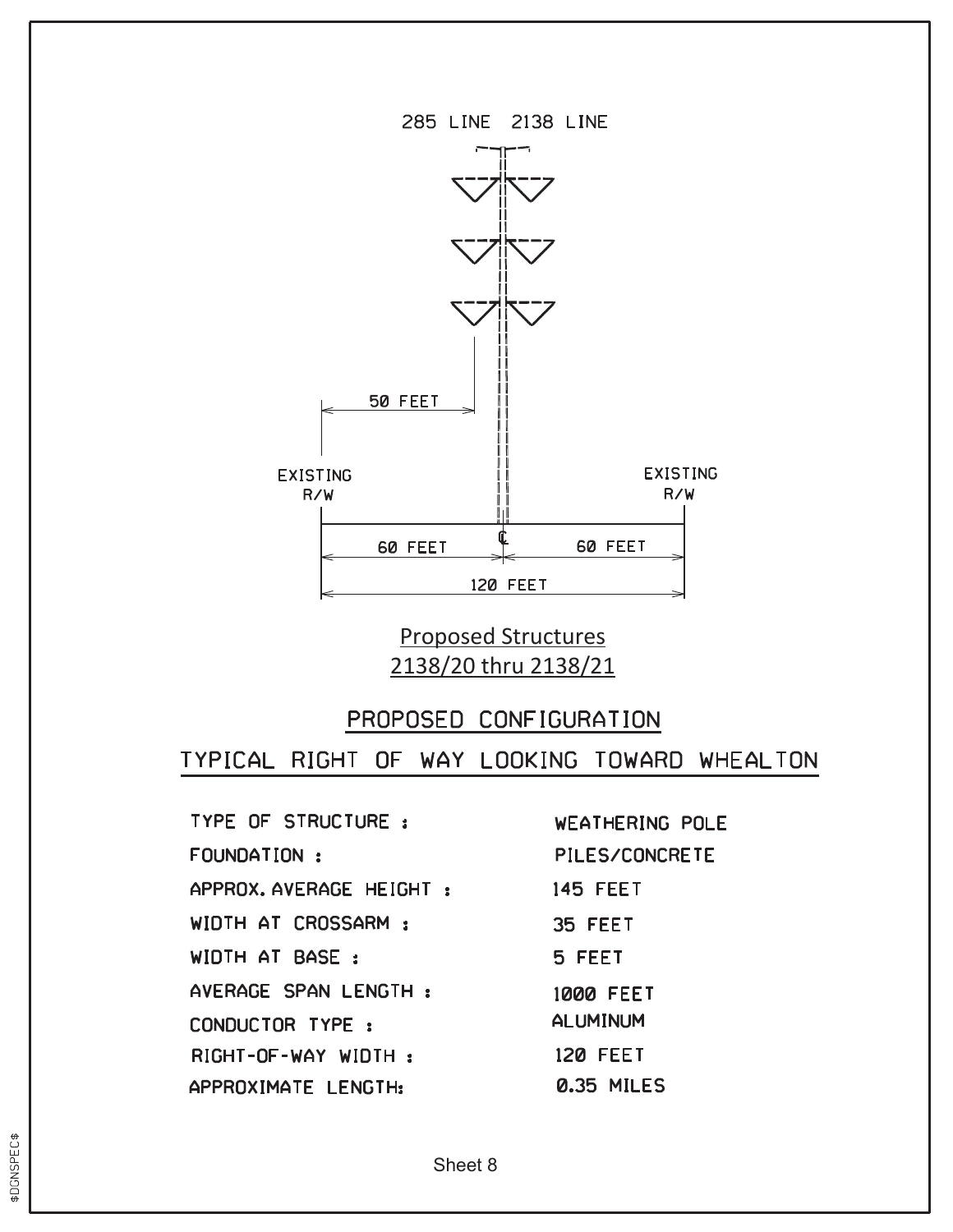

## Existing Structures 285/437 thru 285/458

## EXISTING CONFIGURATION

TYPICAL RIGHT OF WAY LOOKING TOWARD WHEALTON

| TYPE OF STRUCTURE :    | <b>PAINTED POLE</b> |
|------------------------|---------------------|
| FOUNDATION:            | <b>EXISTING</b>     |
| APPROX.AVERAGE HEIGHT: | <b>120 FEET</b>     |
| WIDTH AT CROSSARM :    | 27 FEET             |
| WIDTH AT BASE:         | 5 FEET              |
| AVERAGE SPAN LENGTH:   | 1015 FEET           |
| CONDUCTOR TYPE:        | <b>ALUMINUM</b>     |
| RIGHT-OF-WAY WIDTH:    | <b>120 FEET</b>     |
| APPROXIMATE LENGTH:    | <b>3.65 MILES</b>   |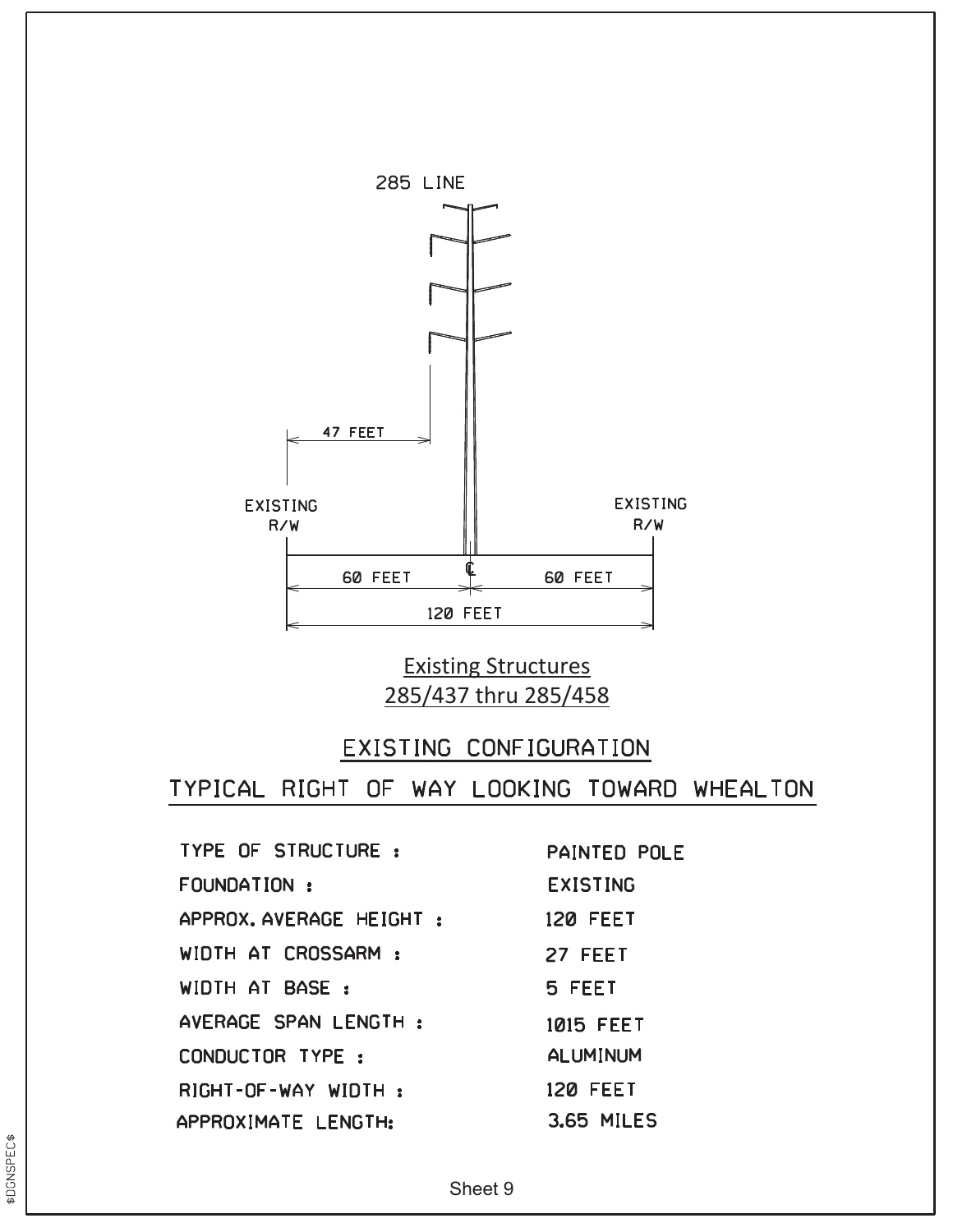

Reconductored Structures 2138/22 thru 2138/42

## PROPOSED CONFIGURATION

TYPICAL RIGHT OF WAY LOOKING TOWARD WHEALTON

| TYPE OF STRUCTURE:       | F |
|--------------------------|---|
| FOUNDATION:              | E |
| APPROX. AVERAGE HEIGHT : | 1 |
| WIDTH AT CROSSARM:       | 2 |
| WIDTH AT BASE:           | 5 |
| AVERAGE SPAN LENGTH:     | 1 |
| CONDUCTOR TYPE:          | A |
| RIGHT-OF-WAY WIDTH:      | 1 |
| APPROXIMATE LENGTH:      |   |

**PAINTED POLE EXISTING** 20 FEET 27 FEET **5 FEET 015 FEET ILUMINUM** 20 FEET **3.65 MILES**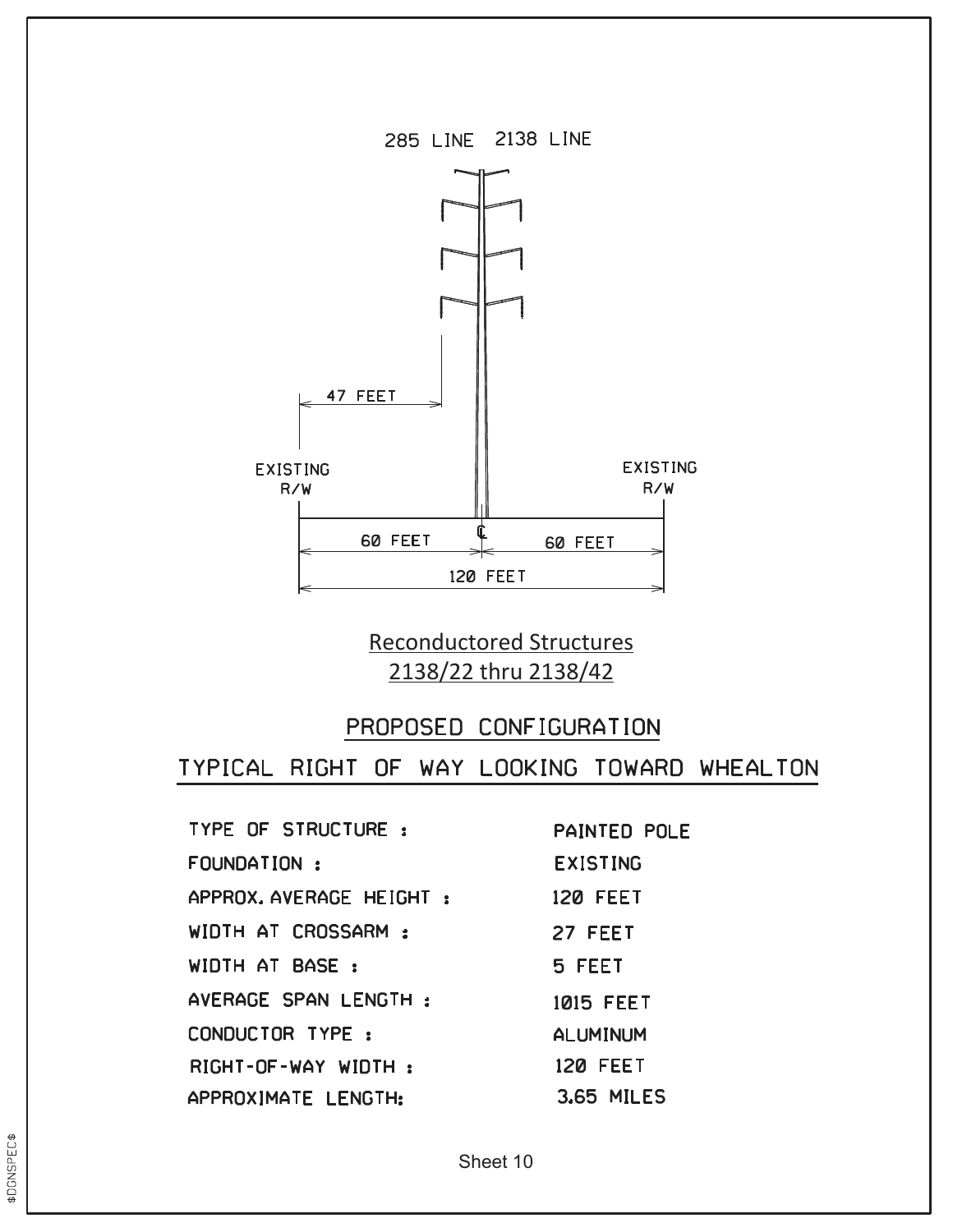

## Existing Structures 285/459 thru 285/463 and 209/548

#### EXISTING CONFIGURATION

TYPICAL RIGHT OF WAY LOOKING TOWARD WHEALTON

| <b>TYPE OF STRUCTURE:</b> |  |  |  |
|---------------------------|--|--|--|
| FOUNDATION:               |  |  |  |
| APPROX. AVERAGE HEIGHT :  |  |  |  |
| WIDTH AT CROSSARM:        |  |  |  |
| WIDTH AT BASE:            |  |  |  |
| AVERAGE SPAN LENGTH:      |  |  |  |
| CONDUCTOR TYPE:           |  |  |  |
| RIGHT-OF-WAY WIDTH:       |  |  |  |
| APPROXIMATE LENGTH:       |  |  |  |

WEATHERING TOWER **EXISTING 130 FEET** 39 FEET 33 FEET **1006 FEET ALUMINUM 120 FEET** 0.95 MILES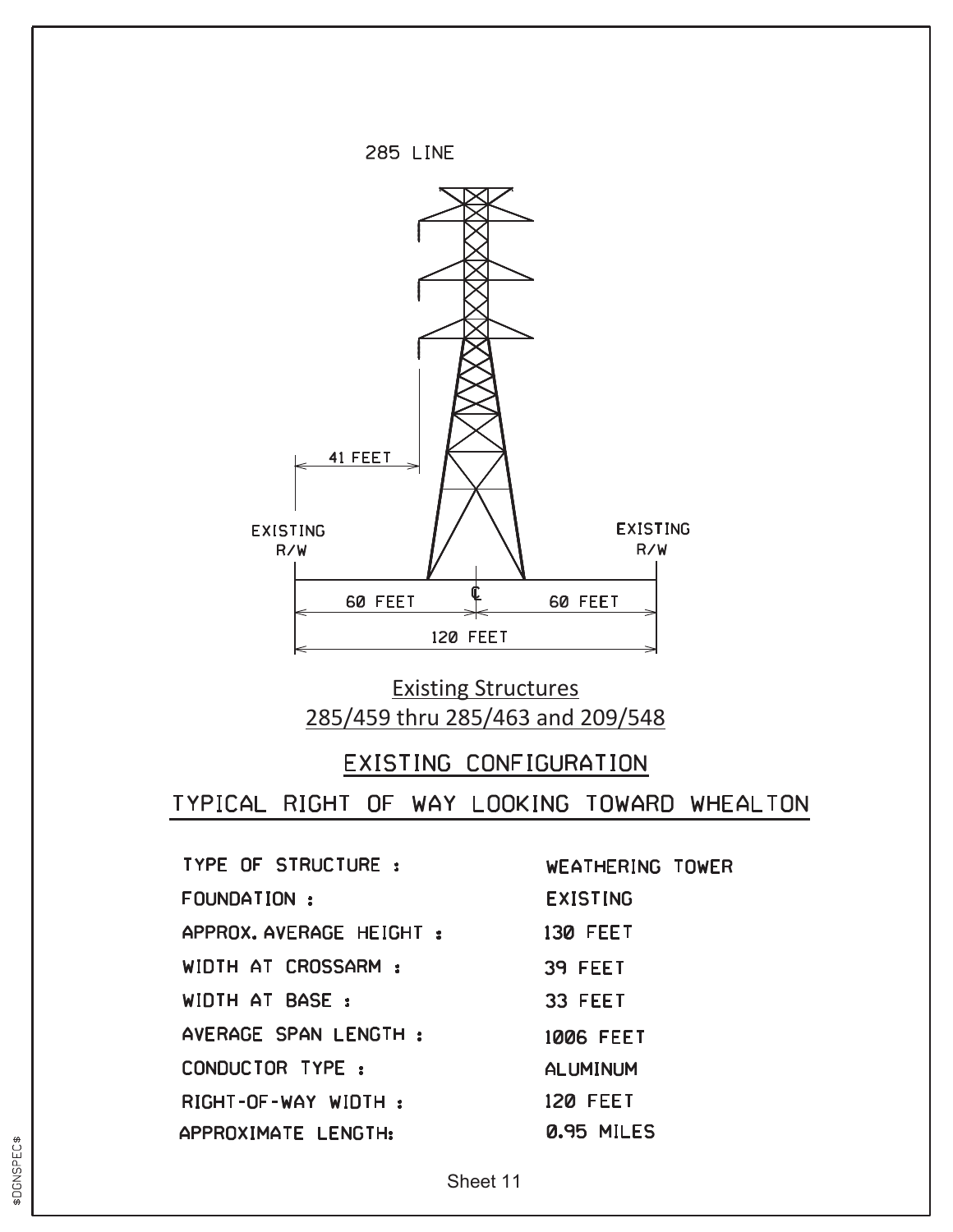



## Proposed Structures 2138/43 thru 2138/48

#### PROPOSED CONFIGURATION

TYPICAL RIGHT OF WAY LOOKING TOWARD WHEALTON

**TYPE OF STRUCTURE :** FOUNDATION : APPROX. AVERAGE HEIGHT : WIDTH AT CROSSARM : WIDTH AT BASE: AVERAGE SPAN LENGTH : CONDUCTOR TYPE : RIGHT-OF-WAY WIDTH: APPROXIMATE LENGTH:

**WEATHERING POLE PILES/CONCRETE 138 FEET** 35 FEET 5 FEET **1000 FEET ALUMINUM 120 FEET** 0.95 MILES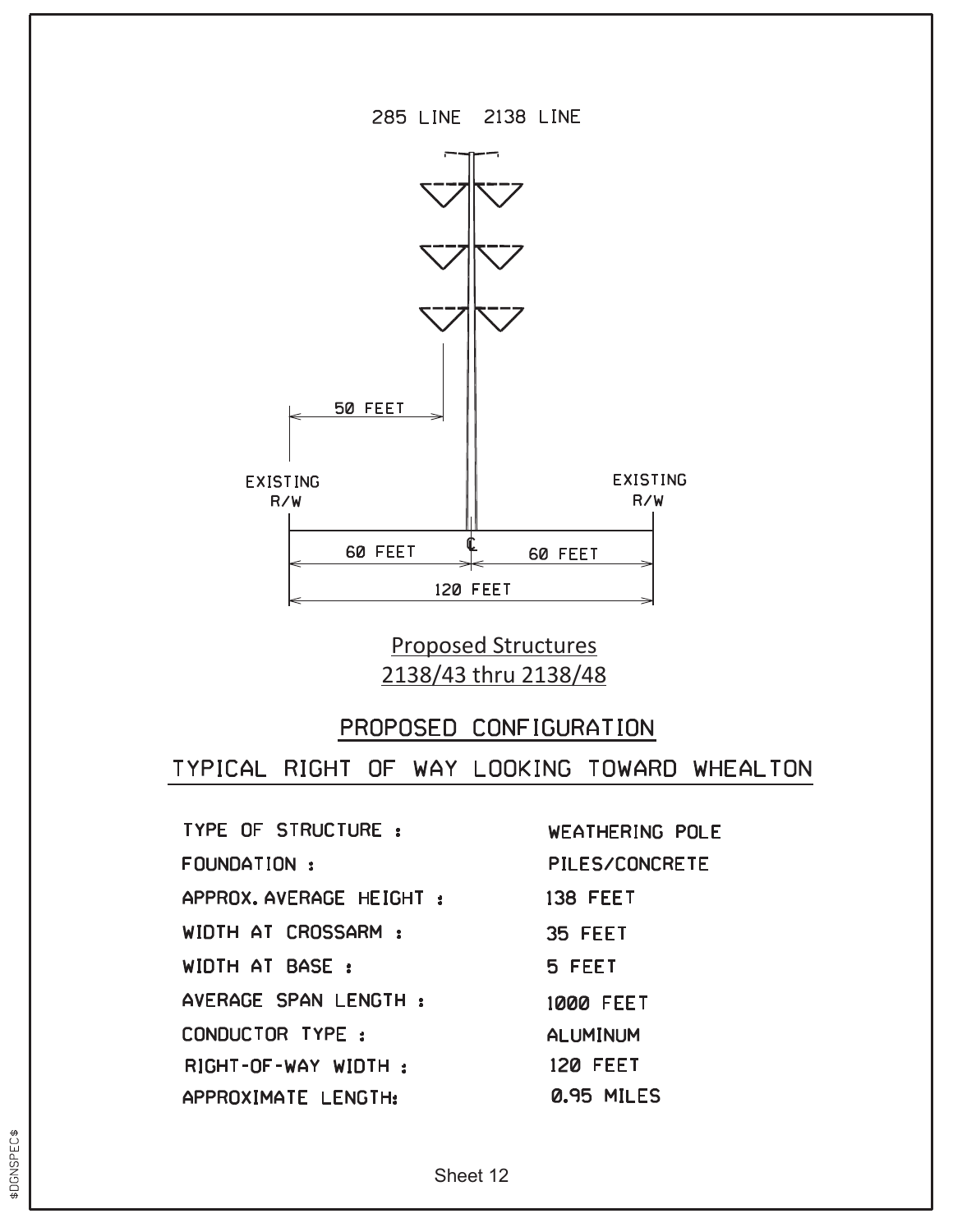

## Existing Structure 58/275 thru 58/282

## EXISTING CONFIGURATION

#### TYPICAL RIGHT OF WAY LOOKING TOWARD WHEALTON

TYPE OF STRUCTURE: FOUNDATION : APPROXIMATE HEIGHT: WIDTH AT CROSSARM: WIDTH AT BASE: AVERAGE SPAN LENGTH: CONDUCTOR TYPE: RIGHT OF WAY WIDTH: APPROXIMATE LENGTH:

| 3 POLE WOOD     | H FRAME WOOD    |
|-----------------|-----------------|
| DIRECT BURIED   | DIRECT BURIED   |
| 61 FEET         | 52 FEET         |
| 68 FEET         | 30 FEET         |
| <b>53 FEET</b>  | 14 FEET         |
| <b>568 FEET</b> | <b>535 FEET</b> |
| <b>ALUMINUM</b> | <b>COPPER</b>   |
| <b>225 FEET</b> | <b>225 FEET</b> |
| 0.81 MILES      | 0.81 MILES      |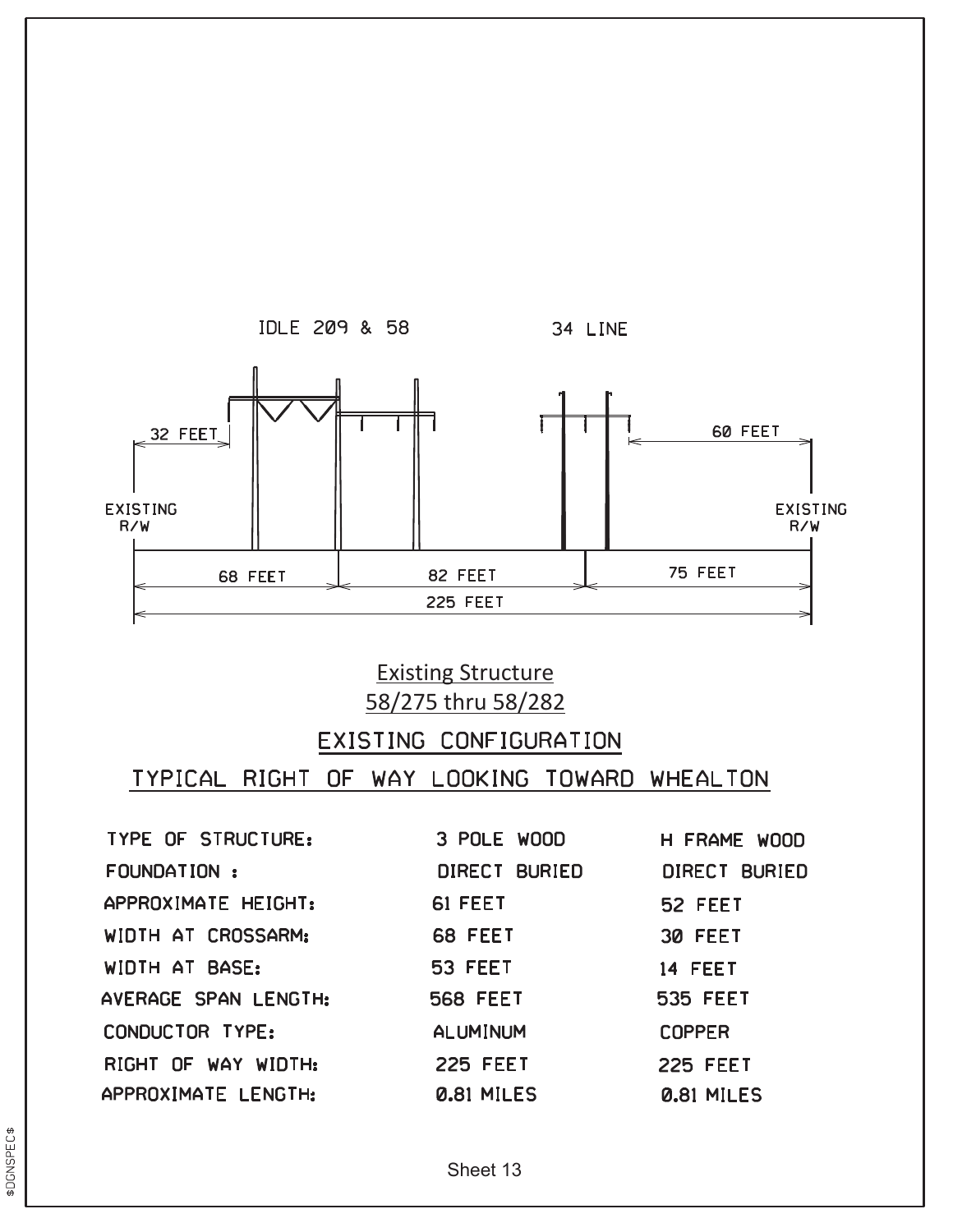

Proposed Structures 2138/49 thru 2138/55

#### PROPOSED CONFIGURATION

| TYPE OF STRUCTURE:   | <b>WEATHERING POLE</b> | H FRAME WOOD    |
|----------------------|------------------------|-----------------|
| FOUNDATION:          | PILES/CONCRETE         | DIRECT BURIED   |
| APPROXIMATE HEIGHT:  | <b>110 FEET</b>        | 52 FEET         |
| WIDTH AT CROSSARM:   | 35 FEET                | 30 FEET         |
| WIDTH AT BASE:       | 5 FEET                 | 14 FEET         |
| AVERAGE SPAN LENGTH: | <b>600 FEET</b>        | <b>535 FEET</b> |
| CONDUCTOR TYPE:      | <b>ALUMINUM</b>        | <b>COPPER</b>   |
| RIGHT OF WAY WIDTH:  | <b>225 FEET</b>        | <b>225 FEET</b> |
| APPROXIMATE LENGTH:  | 0.81 MILES             | 0.81 MILES      |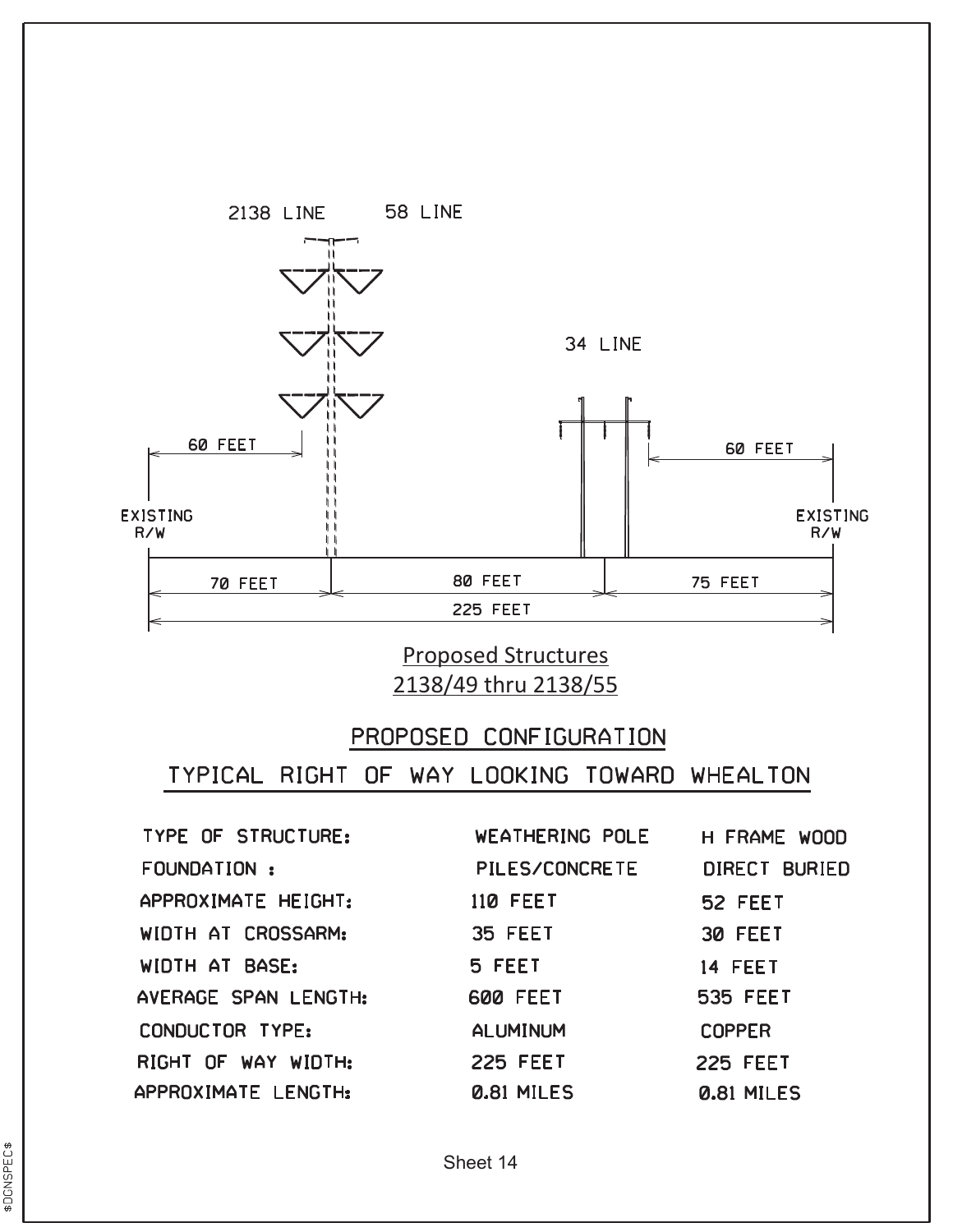

Existing Structures 58/283 thru 58/289

## EXISTING CONFIGURATION

| TYPE OF STRUCTURE:   | 3 POLE WOOD     | H FRAME WOOD         |
|----------------------|-----------------|----------------------|
| FOUNDATION :         | DIRECT BURIED   | <b>DIRECT BURIED</b> |
| APPROXIMATE HEIGHT:  | 61 FEET         | 52 FEET              |
| WIDTH AT CROSSARM:   | 68 FEET         | 30 FEET              |
| WIDTH AT BASE:       | <b>53 FEET</b>  | 14 FEET              |
| AVERAGE SPAN LENGTH: | <b>589 FEET</b> | <b>505 FEET</b>      |
| CONDUCTOR TYPE:      | <b>ALUMINUM</b> | <b>ALUMINUM</b>      |
| RIGHT OF WAY WIDTH:  | <b>200 FEET</b> | <b>200 FEET</b>      |
| APPROXIMATE LENGTH:  | 0.56 MILES      | <b>0.56 MILES</b>    |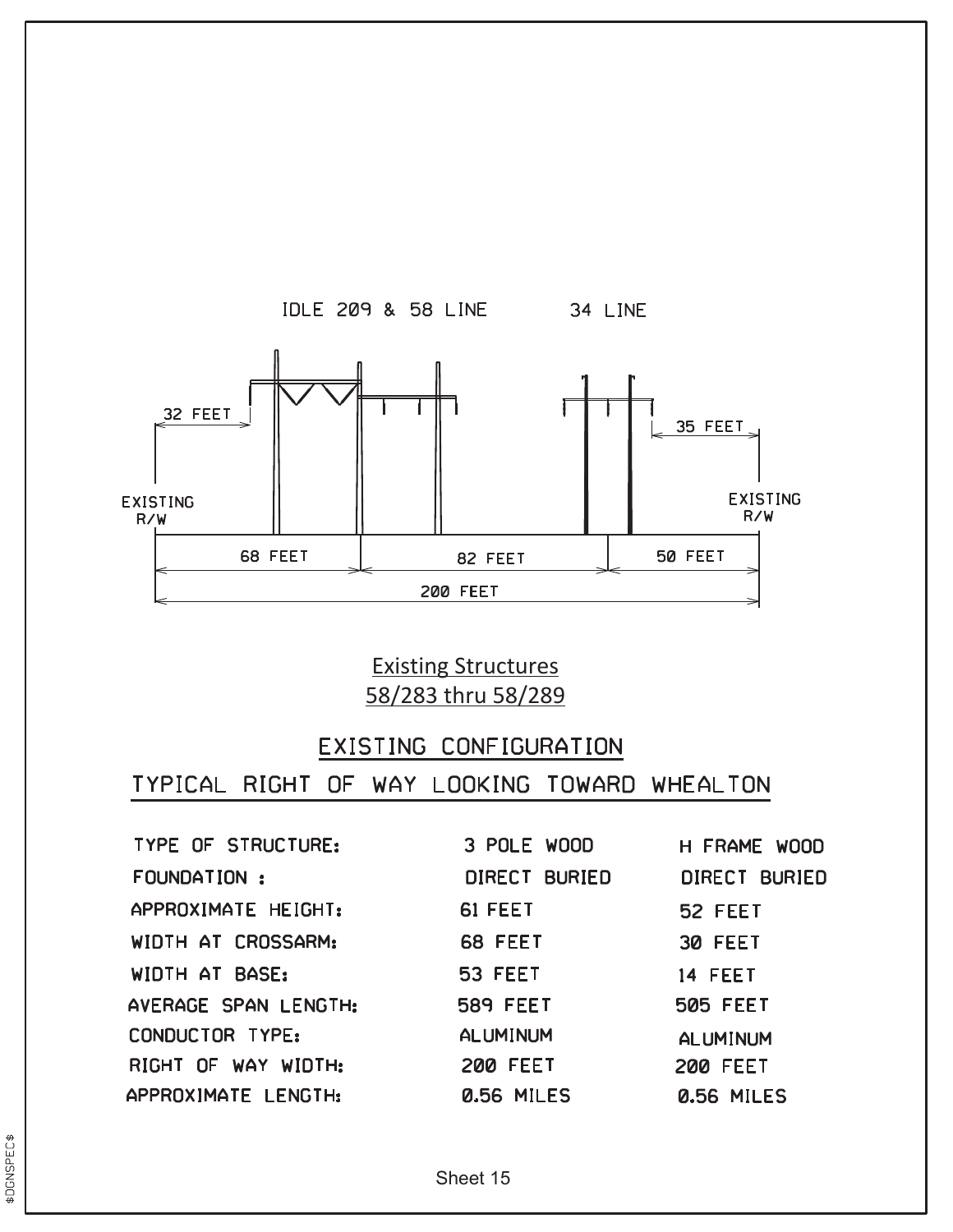

Proposed Structures 2138/56 thru 2138/62

# PROPOSED CONFIGURATION TYPICAL RIGHT OF WAY LOOKING TOWARD WHEALTON

TYPE OF STRUCTURE: FOUNDATION: APPROXIMATE HEIGHT: WIDTH AT CROSSARM: WIDTH AT BASE: AVERAGE SPAN LENGTH: CONDUCTOR TYPE: RIGHT OF WAY WIDTH: APPROXIMATE LENGTH:

WEATHERING POLE H FRAME WOOD PILES CONCRETE DIRECT BURIED **110 FEET** 52 FEET 30 FEET 35 FEET 5 FEET 14 FEET **625 FEET 505 FEET ALUMINUM COPPER 200 FEET 200 FEET 0.56 MILES** 0.56 MILES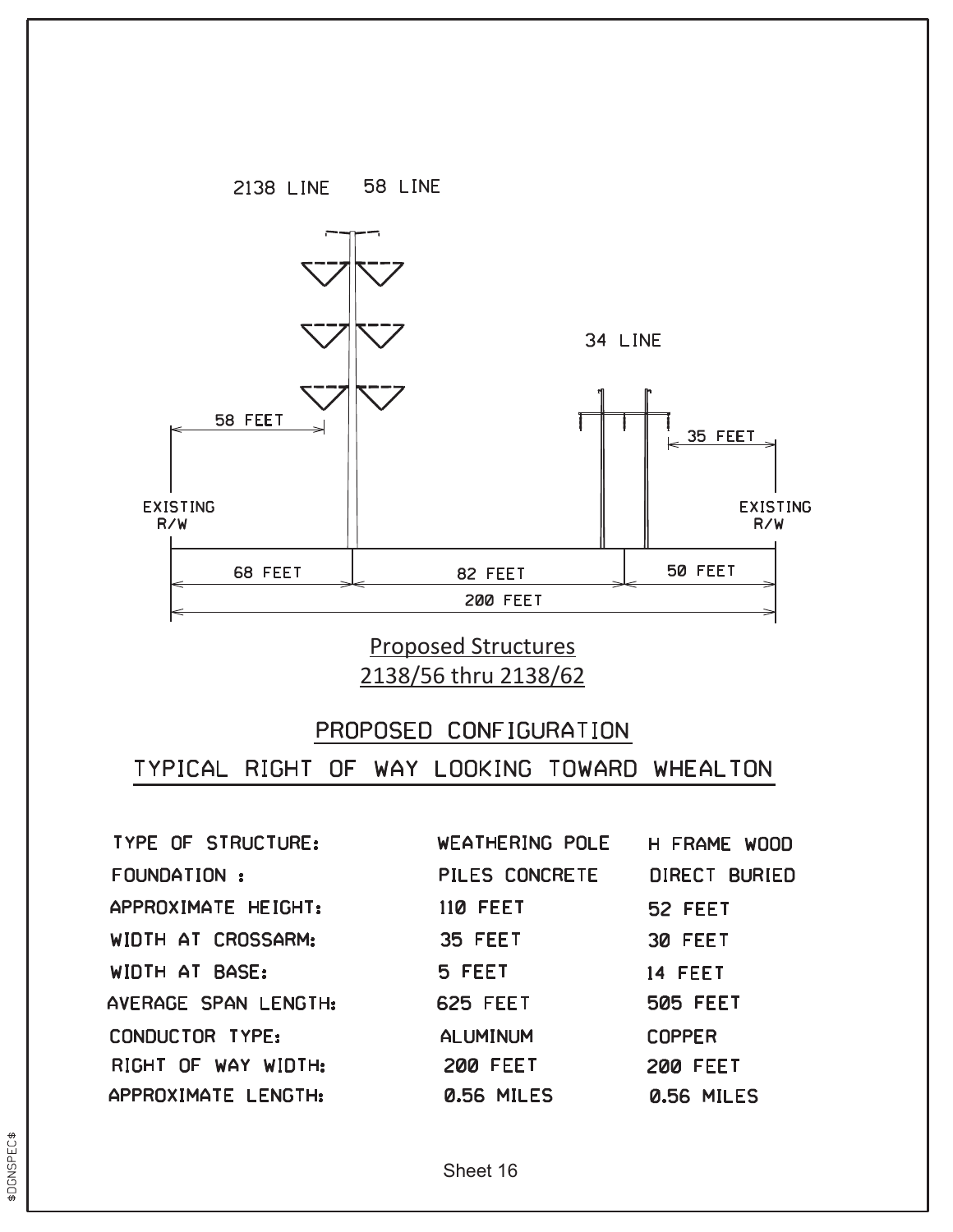

Existing Structures 58/290 thru 58/291 (209/563)

#### EXISTING CONFIGURATION

| TYPE OF STRUCTURE:   | 3 POLE WOOD     | H FRAME WOOD         |
|----------------------|-----------------|----------------------|
| FOUNDATION:          | DIRECT BURIED   | <b>DIRECT BURIED</b> |
| APPROXIMATE HEIGHT:  | 61 FEET         | 52 FEET              |
| WIDTH AT CROSSARM:   | 68 FEET         | 30 FEET              |
| WIDTH AT BASE:       | 53 FEET         | 14 FEET              |
| AVERAGE SPAN LENGTH: | <b>519 FEET</b> | <b>792 FEET</b>      |
| CONDUCTOR TYPE:      | <b>ALUMINUM</b> | <b>COPPER</b>        |
| RIGHT OF WAY WIDTH:  | <b>225 FEET</b> | <b>225 FEET</b>      |
| APPROXIMATE LENGTH:  | 0.32 MILES      | 0.32 MILES           |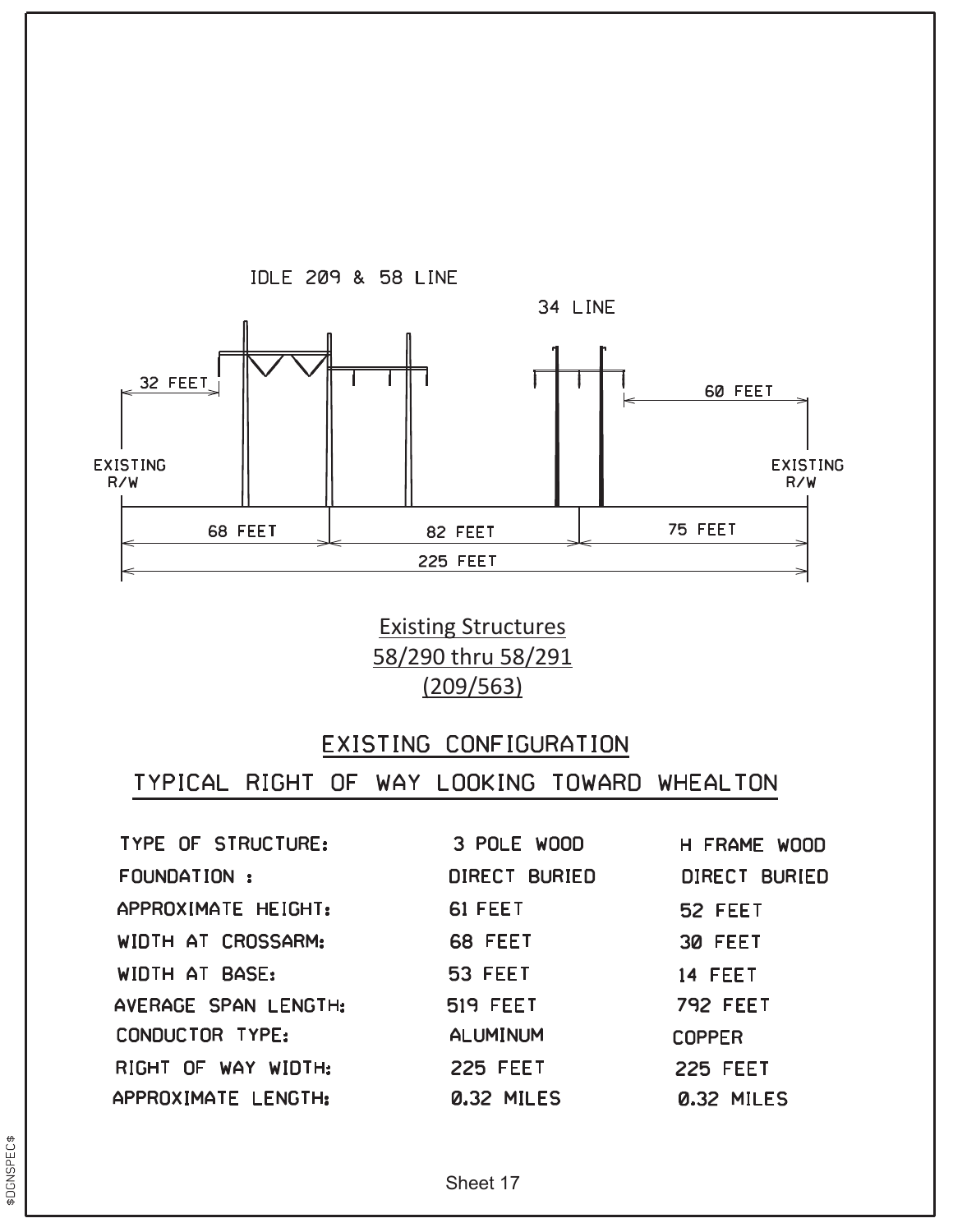

## Proposed Structures 2138/63 thru 2138/64

# PROPOSED CONFIGURATION TYPICAL RIGHT OF WAY LOOKING TOWARD WHEALTON

**TYPE OF STRUCTURE:** FOUNDATION : APPROXIMATE HEIGHT: WIDTH AT CROSSARM: WIDTH AT BASE: AVERAGE SPAN LENGTH: CONDUCTOR TYPE: RIGHT OF WAY WIDTH: APPROXIMATE LENGTH:

WEATHERING POLE PILES/CONCRETE **110 FEET** 35 FEET 5 FEET **625 FEET ALUMINUM 225 FEET** 0.32 MILES

H FRAME WOOD DIRECT BURIED 52 FEET 30 FEET 14 FEET **792 FEET COPPER 225 FEET** 0.32 MILES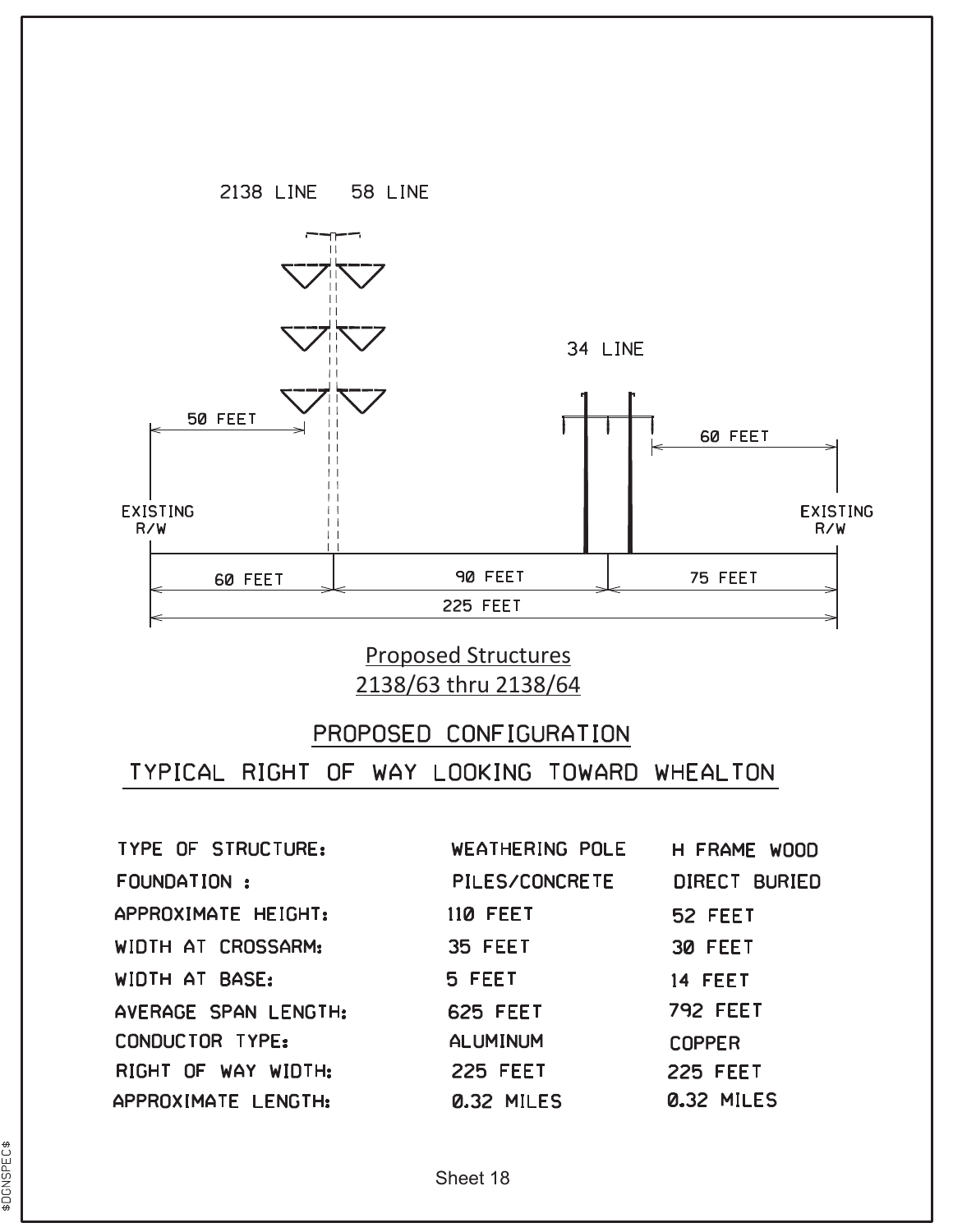

**ALUMINUM** CONDUCTOR TYPE: **ALUMINUM COPPER** RIGHT OF WAY WIDTH: **200 FEET 200 FEET** APPROXIMATE LENGTH: 0.25 MILES 0.25 MILES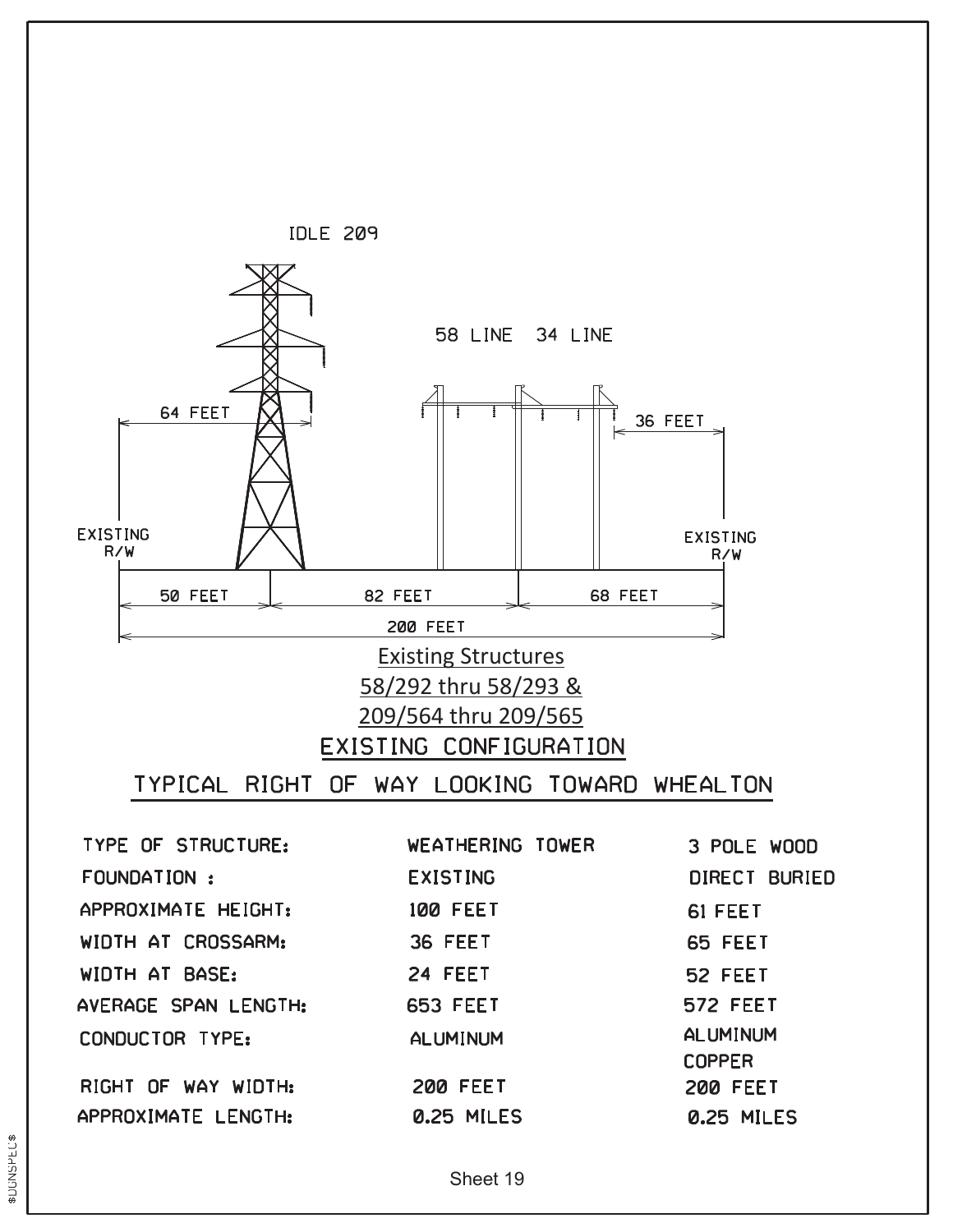

2138/65 thru 2138/66

# PROPOSED CONFIGURATION TYPICAL RIGHT OF WAY LOOKING TOWARD WHEALTON

**TYPE OF STRUCTURE:** FOUNDATION: APPROXIMATE HEIGHT: WIDTH AT CROSSARM: WIDTH AT BASE: AVERAGE SPAN LENGTH: CONDUCTOR TYPE:

RIGHT OF WAY WIDTH: APPROXIMATE LENGTH:

WEATHERING POLE PILES/CONCRETE **115 FEET** 35 FEET 5 FEET **625 FEET ALUMINUM 200 FEET** 0.25 MILES

3 POLE WOOD DIRECT BURIED 61 FEET 65 FEET 52 FEET **572 FEET ALUMINUM COPPER 200 FEET** 0.25 MILES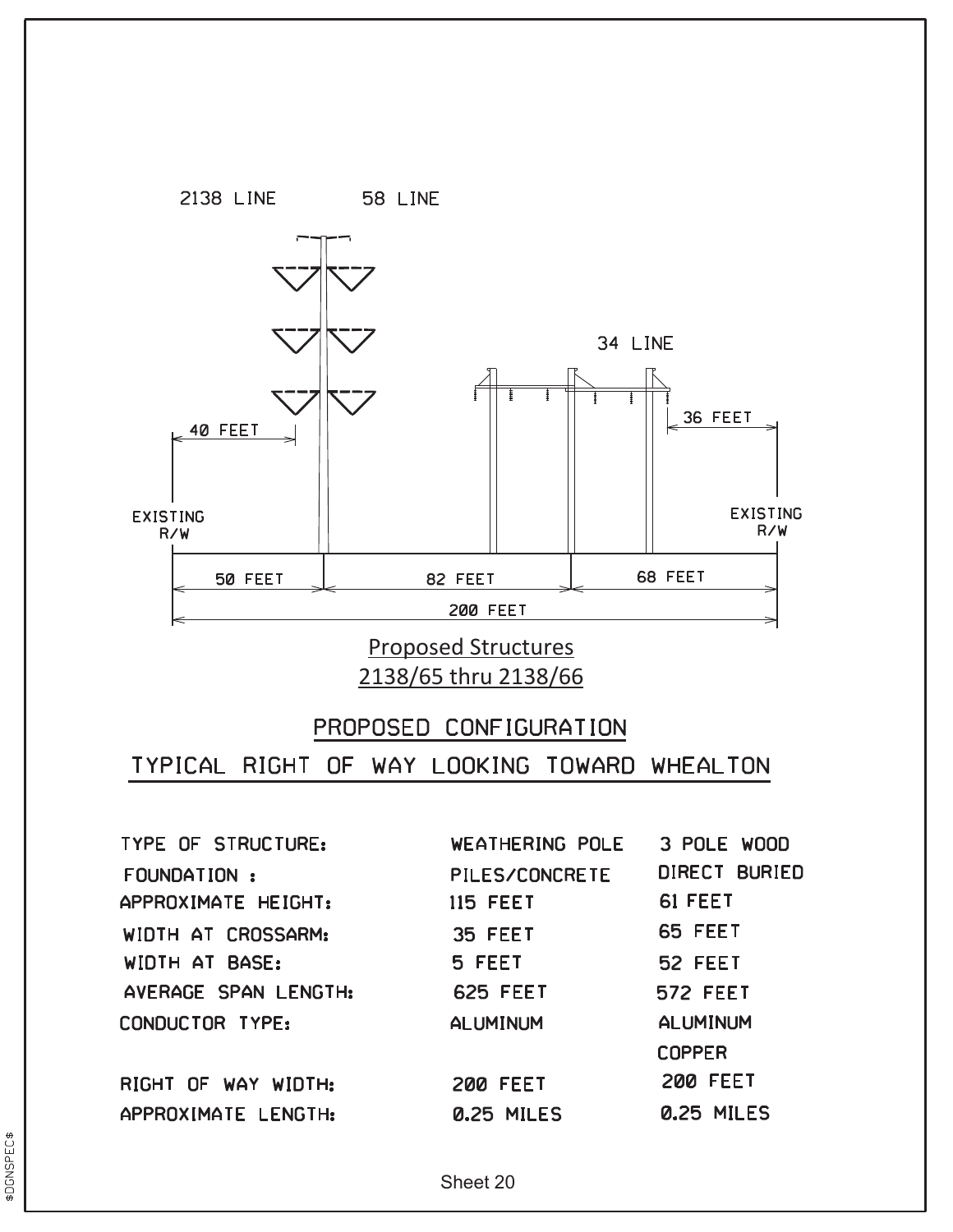

Existing Structures 209/566 thru 209/569 (58/294 thru 58/297)

#### EXISTING CONFIGURATION

| <b>H FRAME</b>    | 3 POLE WOOD                                   |
|-------------------|-----------------------------------------------|
| DIRECT BURIED     | DIRECT BURIED                                 |
| <b>75 FEET</b>    | 52 FEET                                       |
| 38 FEET           | 65 FEET                                       |
|                   | 52 FEET                                       |
|                   | <b>581 FEET</b>                               |
|                   | <b>ALUMINUM</b>                               |
|                   | <b>COPPER</b>                                 |
| <b>200 FEET</b>   | <b>200 FEET</b>                               |
| <b>0.51 MILES</b> | <b>0.51 MILES</b>                             |
|                   | 18 FEET<br><b>547 FEET</b><br><b>ALUMINUM</b> |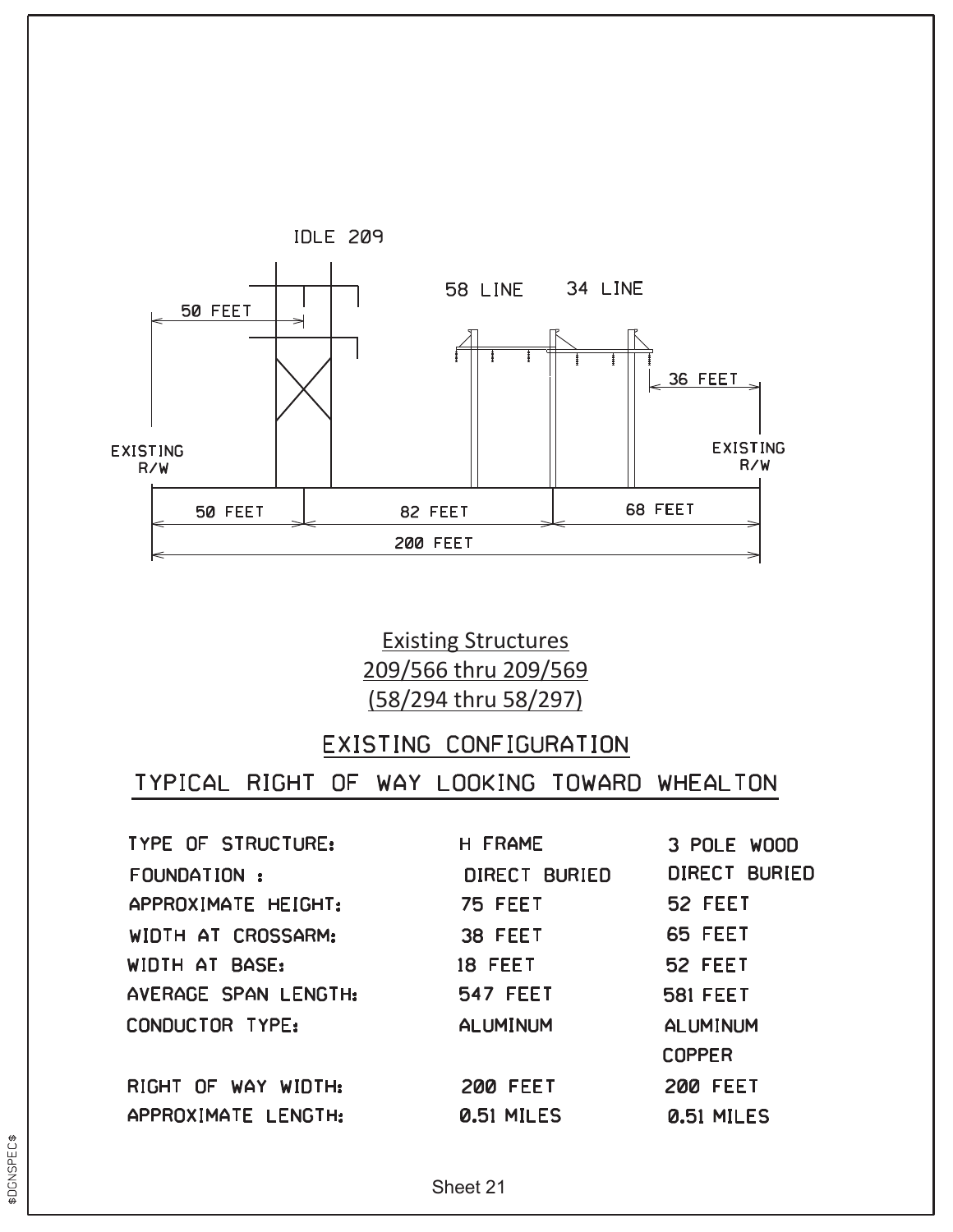

Proposed Structures 2138/67 thru 2138/70

# PROPOSED CONFIGURATION TYPICAL RIGHT OF WAY LOOKING TOWARD WHEALTON

TYPE OF STRUCTURE: WEATHERING H-FRAME 3 POLE WOOD **DIRECT BURIED** FOUNDATION: PILES/CONCRETE 52 FEET APPROXIMATE HEIGHT: 88 FEET 65 FEET WIDTH AT CROSSARM: 40 FEET 52 FEET WIDTH AT BASE: 20 FEET AVERAGE SPAN LENGTH: **581 FEET 550 FEET** CONDUCTOR TYPE: **ALUMINUM ALUMINUM COPPER 200 FEET** RIGHT OF WAY WIDTH: **200 FEET** APPROXIMATE LENGTH: **0.51 MILES 0.51 MILES**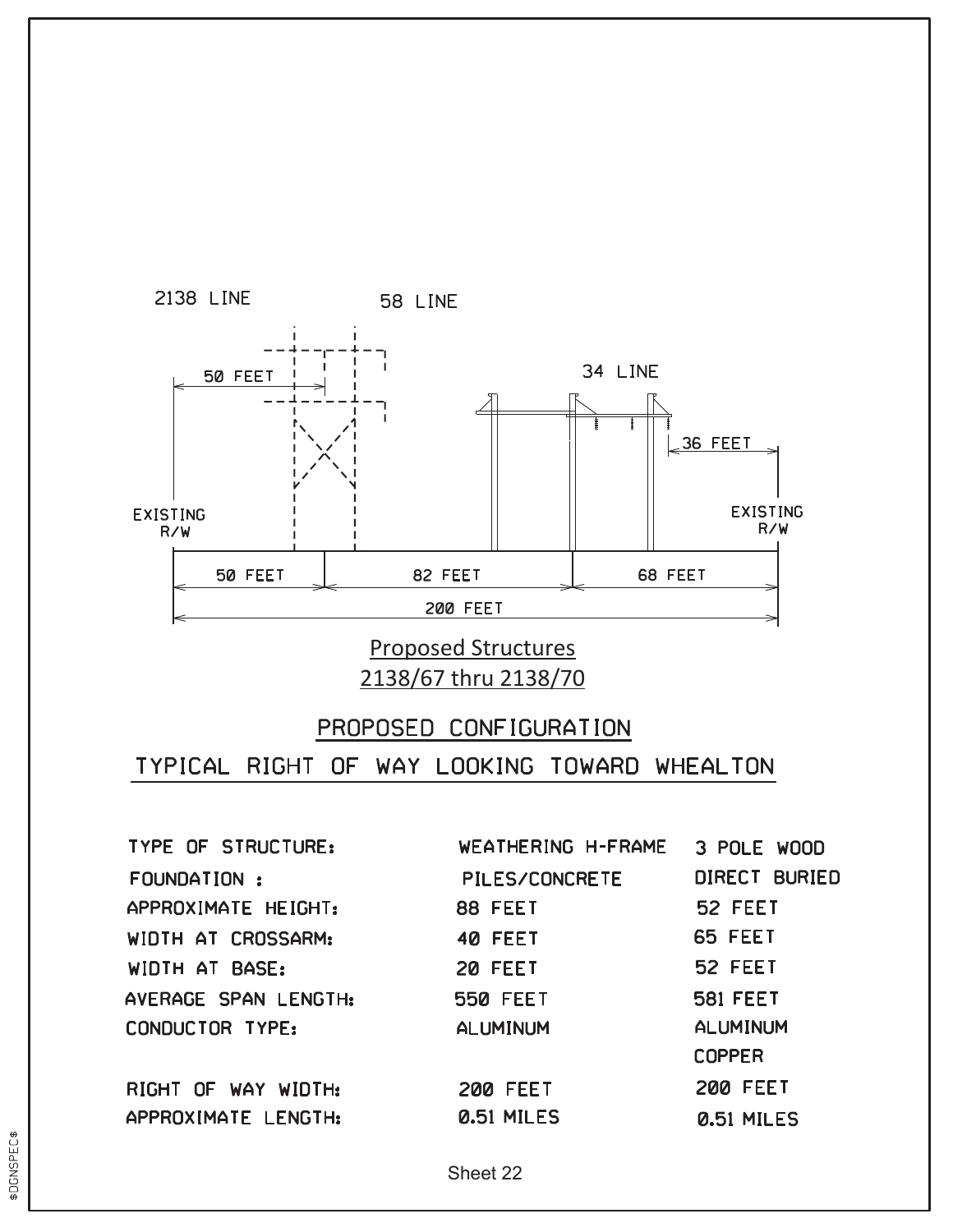

## EXISTING CONFIGURATION

TYPICAL RIGHT OF WAY LOOKING TOWARD WHEALTON

| <b>TYPE OF STRUCTURE:</b> | WEATHERING TOWER | 3 POLE WOOD                      |
|---------------------------|------------------|----------------------------------|
| FOUNDATION:               | <b>EXISTING</b>  | DIRECT BURIED                    |
| APPROXIMATE HEIGHT:       | <b>115 FEET</b>  | 61 FEET                          |
| WIDTH AT CROSSARM:        | 36 FEET          | 65 FEET                          |
| WIDTH AT BASE:            | 27 FEET          | 52 FEET                          |
| AVERAGE SPAN LENGTH:      | <b>906 FEET</b>  | <b>596 FEET</b>                  |
| CONDUCTOR TYPE:           | <b>ALUMINUM</b>  | <b>ALUMINUM</b><br><b>COPPER</b> |
| RIGHT OF WAY WIDTH:       | <b>200 FEET</b>  | <b>200 FEET</b>                  |
| APPROXIMATE LENGTH:       | 0.70 MILES       | 0.70 MILES                       |

\$DGNSPEC\$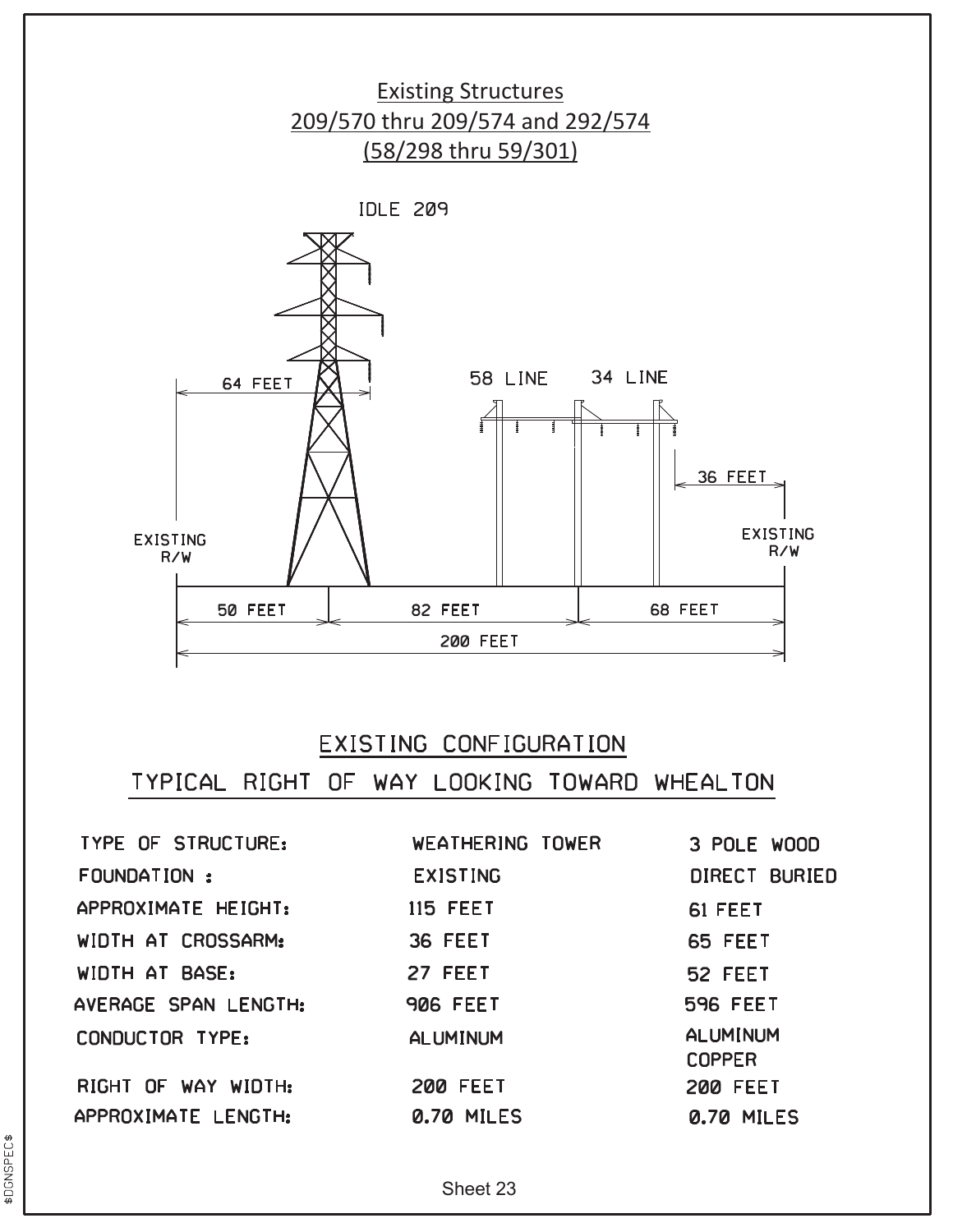

Proposed Structures 2138/71 thru 2138/75

# PROPOSED CONFIGURATION TYPICAL RIGHT OF WAY LOOKING TOWARD WHEALTON

**TYPE OF STRUCTURE:** FOUNDATION : APPROXIMATE HEIGHT: WIDTH AT CROSSARM: WIDTH AT BASE: AVERAGE SPAN LENGTH: CONDUCTOR TYPE:

RIGHT OF WAY WIDTH: APPROXIMATE LENGTH:

WEATHERING POLE 3 POLE WOOD PILES/CONCRETE **DIRECT BURIED** 61 FEET **135 FEET** 65 FEET 35 FEET 5 FEET 52 FEET **596 FEET 900 FEET ALUMINUM ALUMINUM COPPER 200 FEET 200 FEET** 0.70 MILES 0.70 MILES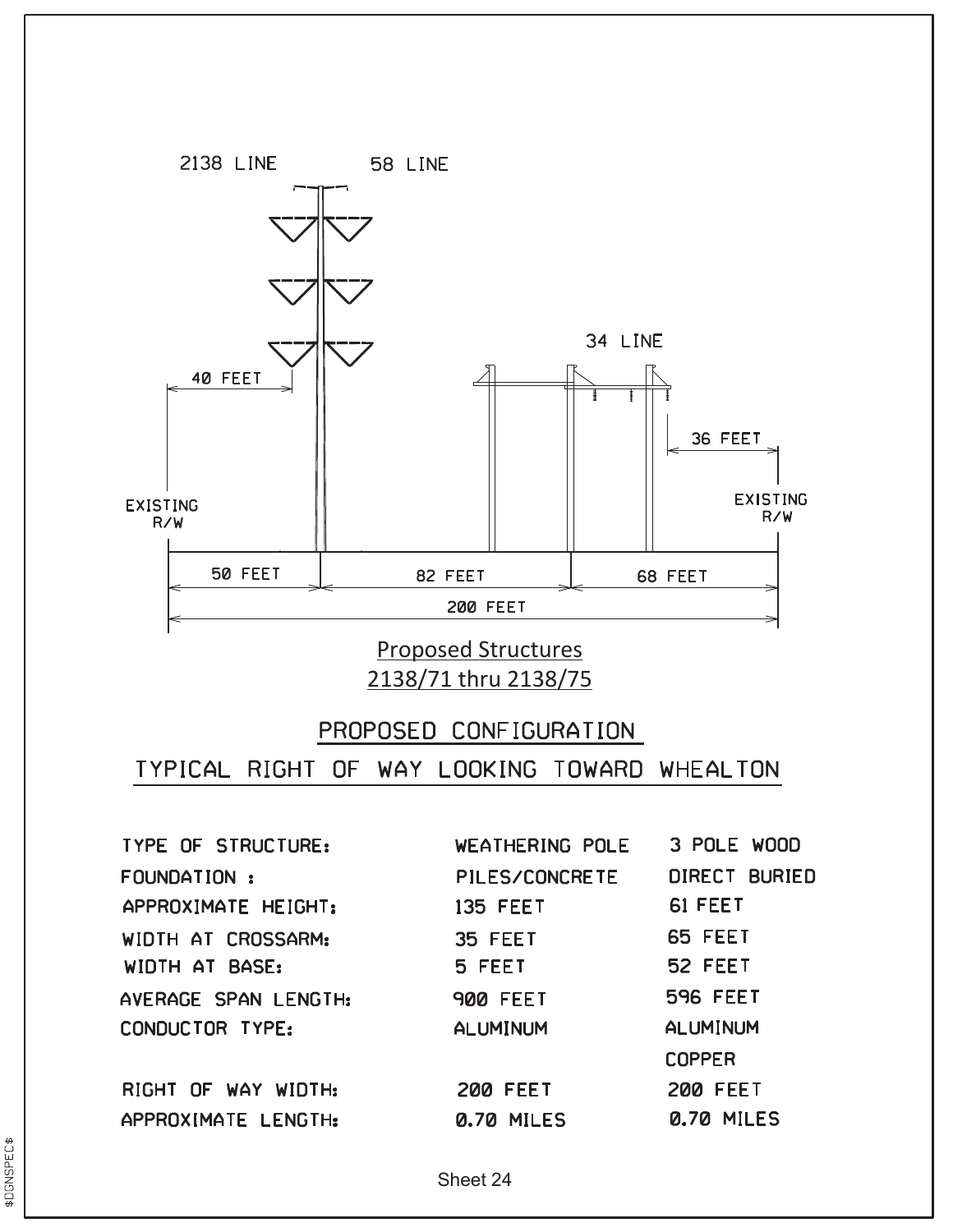





#### EXISTING CONFIGURATION

| <b>TYPE OF STRUCTURE:</b> | H FRAME WOOD         | <b>STEEL TOWER</b> |
|---------------------------|----------------------|--------------------|
| FOUNDATION:               | <b>DIRECT BURIED</b> | <b>EXISTING</b>    |
| APPROXIMATE HEIGHT:       | 52 FEET              | <b>106 FEET</b>    |
| WIDTH AT CROSSARM:        | 30 FEET              | 36 FEET            |
| WIDTH AT BASE:            | 14 FEET              | 25 FEET            |
| AVERAGE SPAN LENGTH:      | <b>533 FEET</b>      | <b>515 FEET</b>    |
| CONDUCTOR TYPE:           | <b>ALUMINUM</b>      | <b>ALUMINUM</b>    |
| RIGHT OF WAY WIDTH:       | <b>150 FEET</b>      | <b>150 FEET</b>    |
| APPROXIMATE LENGTH:       | 0.29 MILES           | 0.29 MILES         |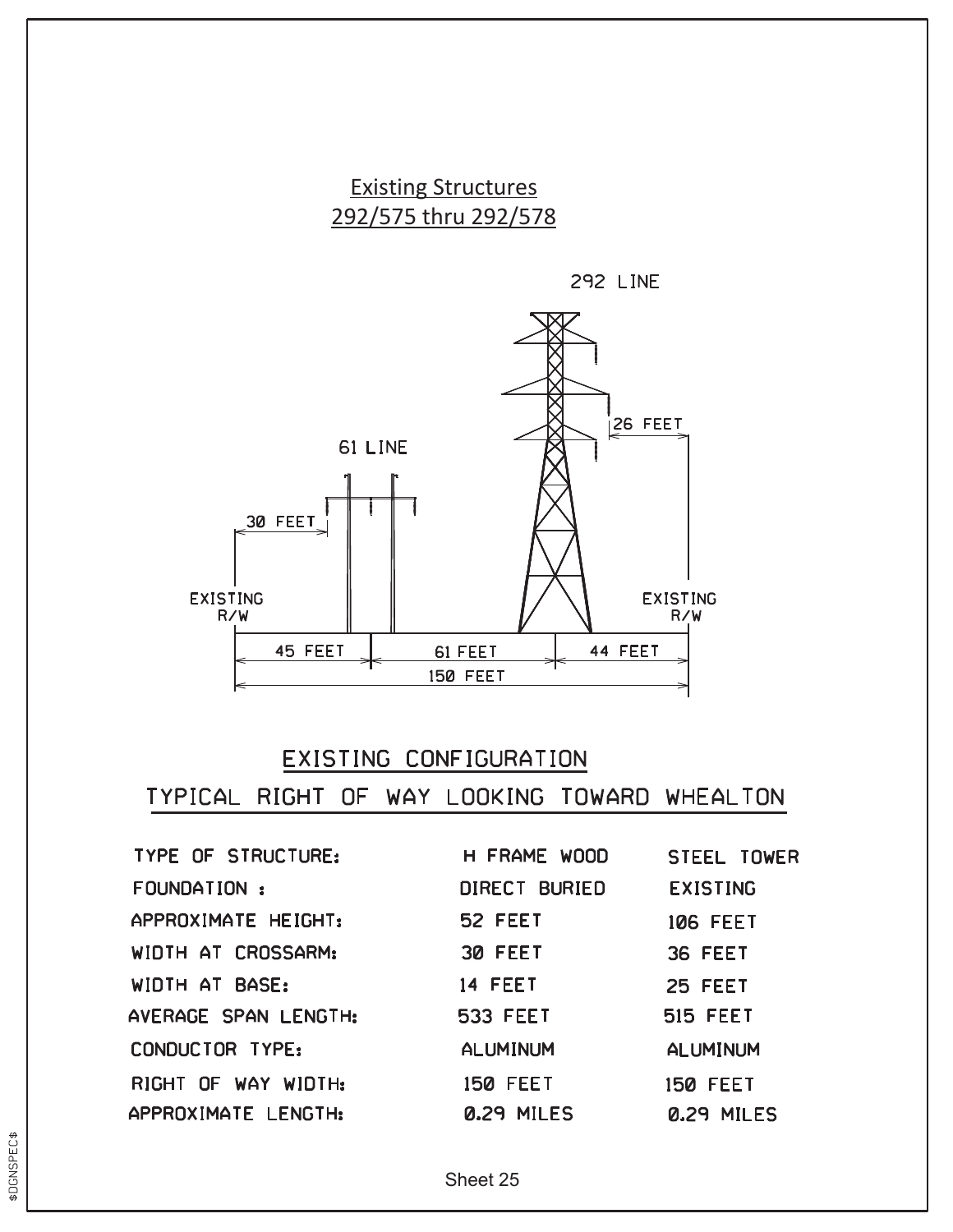

Proposed Structures 2138/76 thru 2138/79

# PROPOSED CONFIGURATION TYPICAL RIGHT OF WAY LOOKING TOWARD WHEALTON

| TYPE OF STRUCTURE:   | H FRAME WOOD    | <b>WEATHERING POLE</b> |
|----------------------|-----------------|------------------------|
| FOUNDATION:          | DIRECT BURIED   | PILES/CONCRETE         |
| APPROXIMATE HEIGHT:  | 52 FEET         | <b>115 FEET</b>        |
| WIDTH AT CROSSARM:   | 30 FEET         | 35 FEET                |
| WIDTH AT BASE:       | 14 FEET         | 5 FEET                 |
| AVERAGE SPAN LENGTH: | <b>533 FEET</b> | <b>515 FEET</b>        |
| CONDUCTOR TYPE:      | <b>ALUMINUM</b> | <b>ALUMINUM</b>        |
| RIGHT OF WAY WIDTH:  | <b>150 FEET</b> | <b>150 FEET</b>        |
| APPROXIMATE LENGTH:  | 0.29 MILES      | 0.29 MILES             |

\$DGNSPEC\$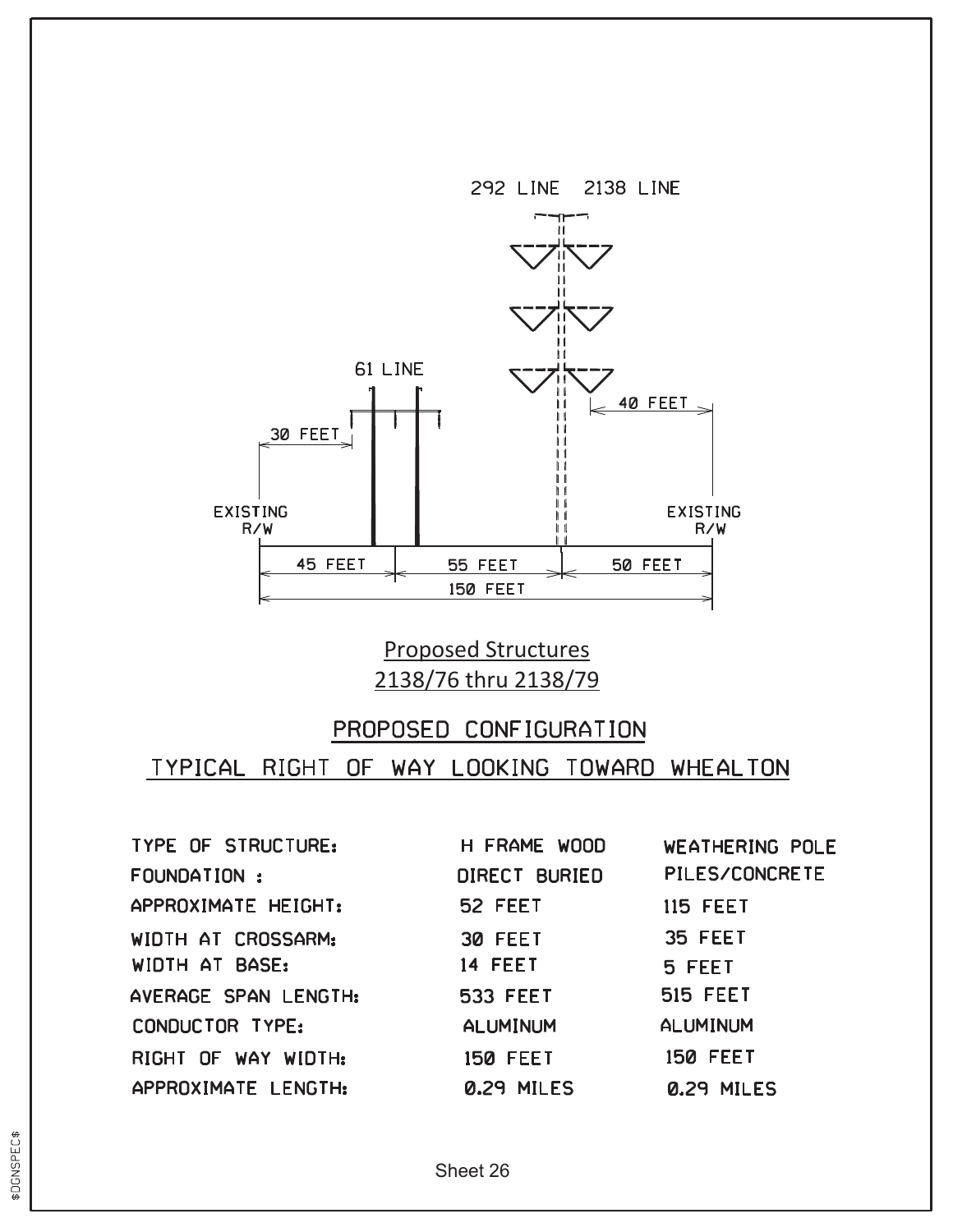

## Existing Structures 292/579 thru 292/586

## EXISTING CONFIGURATION

TYPICAL RIGHT OF WAY LOOKING TOWARD WHEALTON

| <b>TYPE OF STRUCTURE:</b> | H FRAME WOOD    | H FRAME WOOD    |
|---------------------------|-----------------|-----------------|
| <b>FOUNDATION:</b>        | DIRECT BURIED   | DIRECT BURIED   |
| APPROXIMATE HEIGHT:       | 52 FEET         | 52 FEET         |
| WIDTH AT CROSSARM:        | 30 FEET         | 36 FEET         |
| WIDTH AT BASE:            | 14 FEET         | 18 FEET         |
| AVERAGE SPAN LENGTH:      | 690 FEET        | <b>500 FEET</b> |
| CONDUCTOR TYPE:           | <b>ALUMINUM</b> | <b>ALUMINUM</b> |
| RIGHT OF WAY WIDTH:       | <b>250 FEET</b> | <b>250 FEET</b> |
| APPROXIMATE LENGTH:       | 0.93 MILES      | 0.93 MILES      |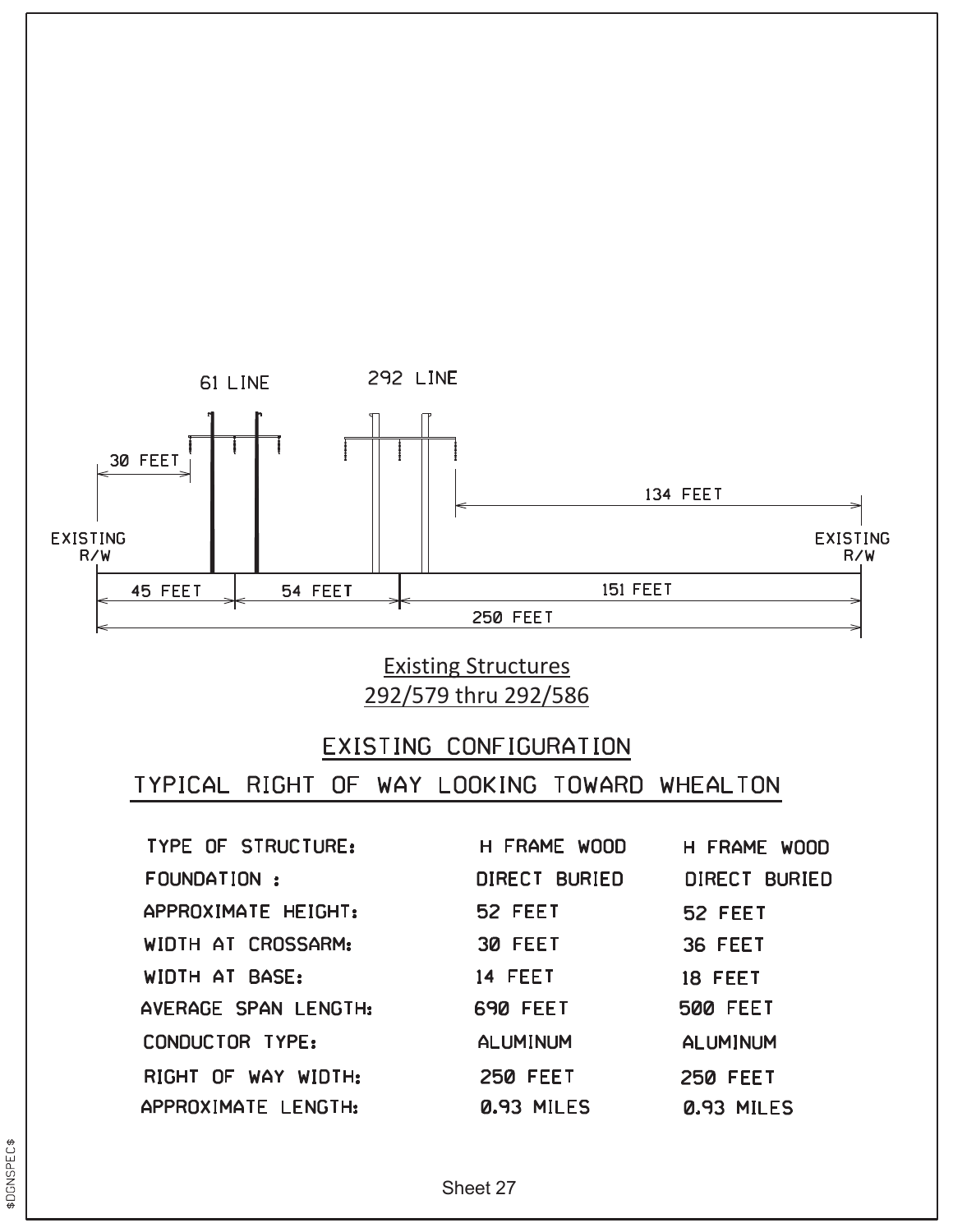





**TYPE OF STRUCTURE:** FOUNDATION : APPROXIMATE HEIGHT: WIDTH AT CROSSARM: WIDTH AT BASE: AVERAGE SPAN LENGTH: CONDUCTOR TYPE: RIGHT OF WAY WIDTH: APPROXIMATE LENGTH:

| H FR Sheet 27   | H FRAME         | H FRAME                     |
|-----------------|-----------------|-----------------------------|
| DIRECT BURIED   |                 | DIRECT BURIED DIRECT BURIED |
| 52 FEET         | <b>55 FEET</b>  | <b>55 FEET</b>              |
| 30 FEET         | 38 FEET         | 38 FEET                     |
| 14 FEET         | 19 FEET         | <b>19 FEET</b>              |
| 690 FEET        | <b>500 FEET</b> | <b>500 FEET</b>             |
| <b>ALUMINUM</b> | <b>ALUMINUM</b> | ALUMINUM                    |
| <b>250 FEET</b> | <b>250 FEET</b> | <b>250 FEET</b>             |
| 0.93 MILES      | 0.40 MILES      | 0.40 MILES                  |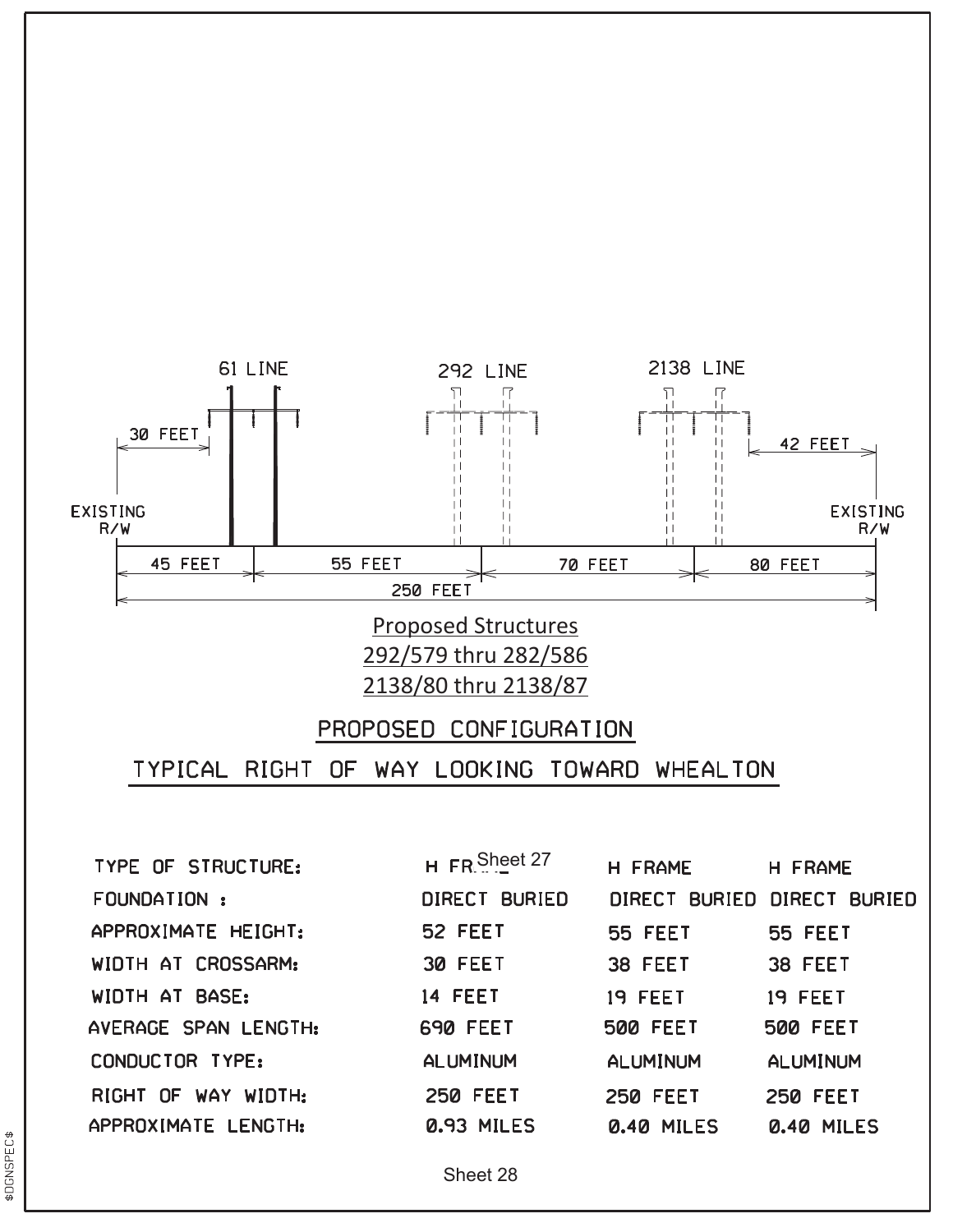

Existing Structures 292/590 thru 292/613 & 292/616 thru 292/622

#### EXISTING CONFIGURATION

| TYPE OF STRUCTURE:   | H FRAME WOOD      | WEATHERING TOWER  |
|----------------------|-------------------|-------------------|
| FOUNDATION :         | DIRECT BURIED     | <b>EXISTING</b>   |
| APPROXIMATE HEIGHT:  | 52 FEET           | <b>106 FEET</b>   |
| WIDTH AT CROSSARM:   | 30 FEET           | 36 FEET           |
| WIDTH AT BASE:       | <b>14 FEET</b>    | 25 FEET           |
| AVERAGE SPAN LENGTH: | <b>614 FEET</b>   | <b>762 FEET</b>   |
| CONDUCTOR TYPE:      | <b>ALUMINUM</b>   | <b>ALUMINUM</b>   |
| RIGHT OF WAY WIDTH:  | <b>150 FEET</b>   | <b>150 FEET</b>   |
| APPROXIMATE LENGTH:  | <b>4.90 MILES</b> | <b>4.90 MILES</b> |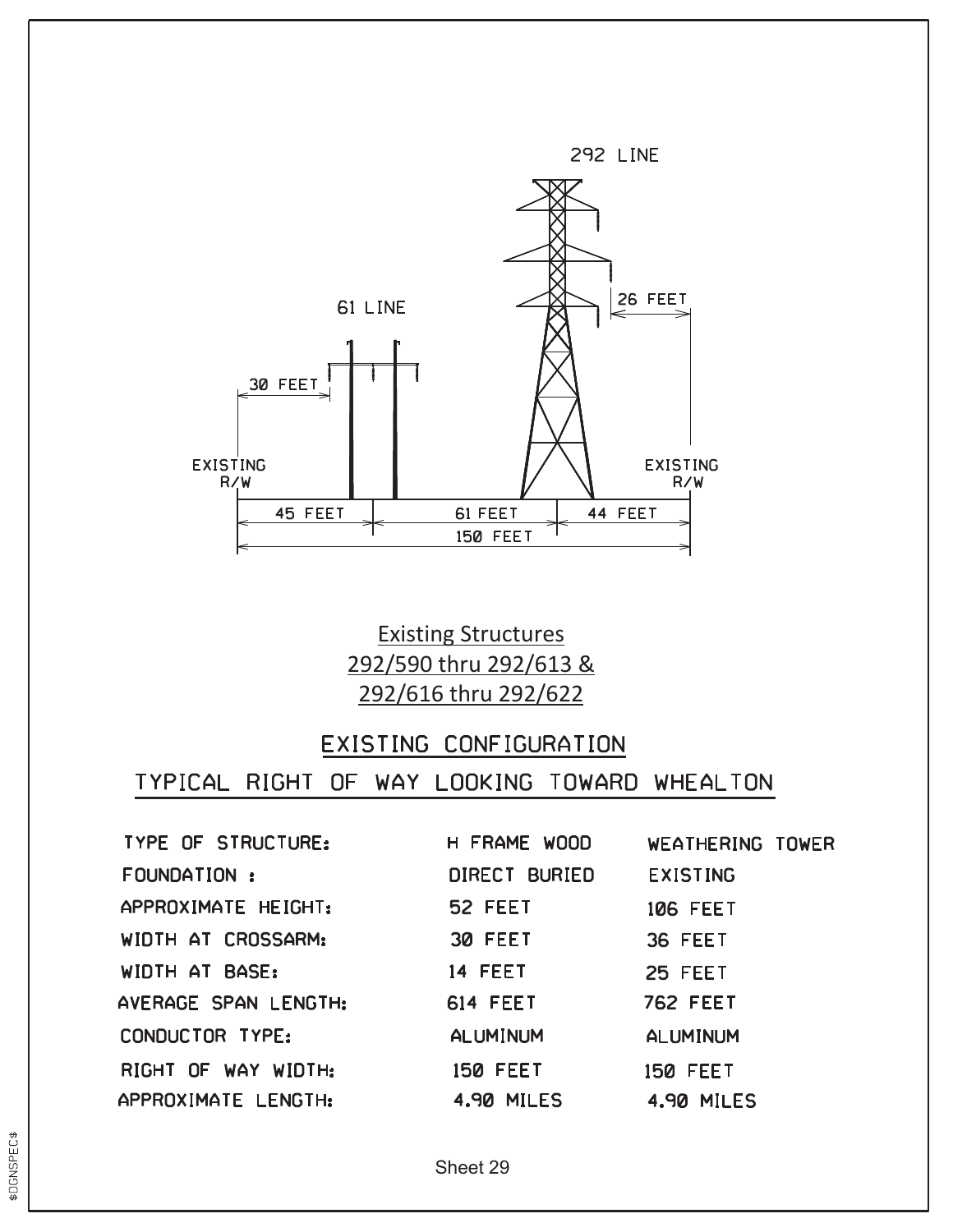

**TYPE OF STRUCTURE:** FOUNDATION: APPROXIMATE HEIGHT: WIDTH AT CROSSARM: WIDTH AT BASE: AVERAGE SPAN LENGTH: CONDUCTOR TYPE: RIGHT OF WAY WIDTH: APPROXIMATE LENGTH:

H FRAME **WEATHERING POLE** DIRECT BURIED PILES/CONCRETE 52 FEET **123 FEET** 30 FEET 35 FEET 14 FEET 5 FEET **614 FEET 800 FEET ALUMINUM ALUMINUM 150 FEET 150 FEET 4.90 MILES 4.90 MILES** 

Sheet 30

\$DGNSPEC\$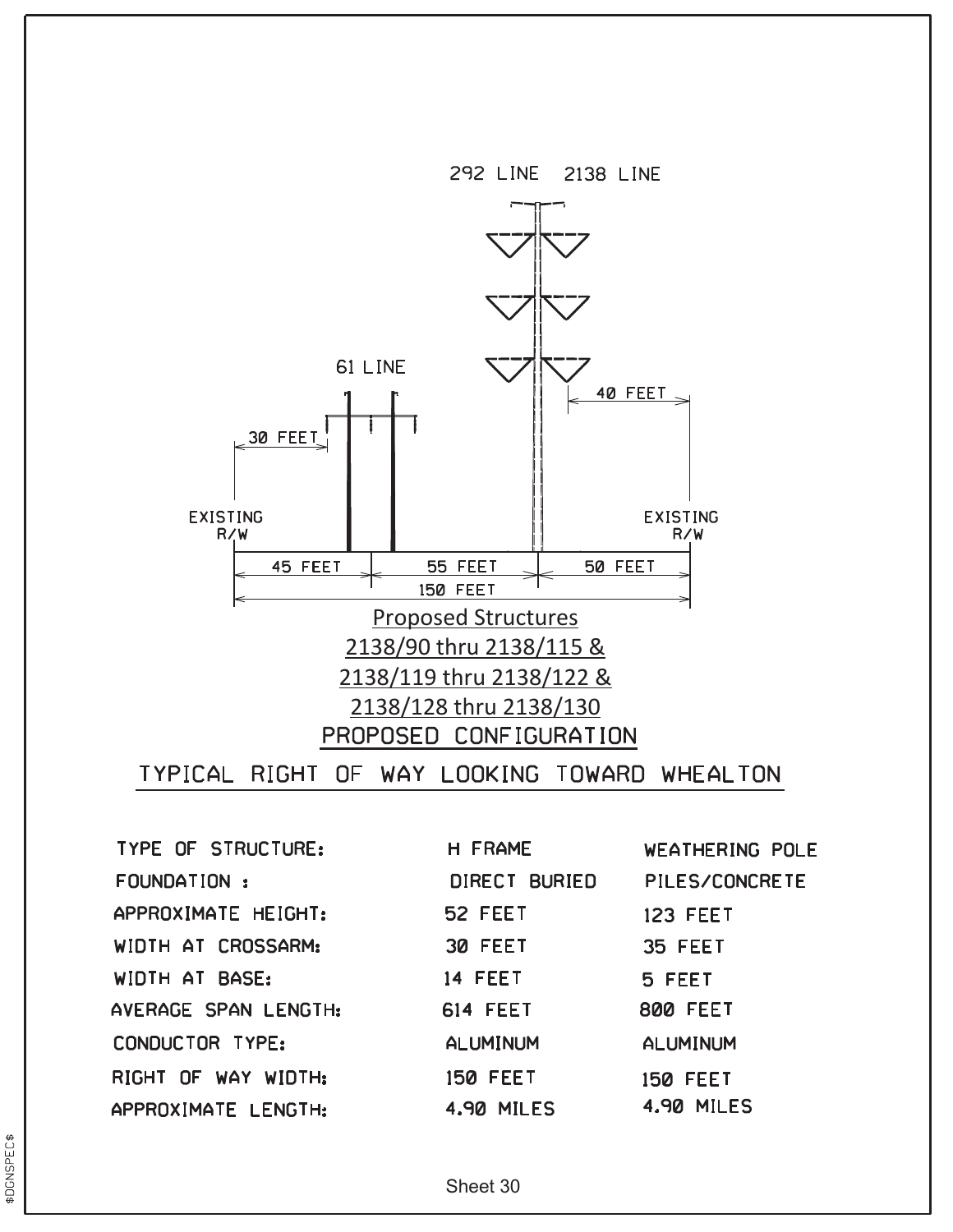

Existing Structures 292/623 thru 292/637

## EXISTING CONFIGURATION

| TYPE OF STRUCTURE:   | GALVANIZED TOWER  | WEATHERING TOWER |
|----------------------|-------------------|------------------|
| FOUNDATION :         | <b>EXISTING</b>   | <b>EXISTING</b>  |
| APPROXIMATE HEIGHT:  | 85 FEET           | <b>106 FEET</b>  |
| WIDTH AT CROSSARM:   | <b>26 FEET</b>    | 36 FEET          |
| WIDTH AT BASE:       | 20 FEET           | 25 FEET          |
| AVERAGE SPAN LENGTH: | <b>633 FEET</b>   | <b>800 FEET</b>  |
| CONDUCTOR TYPE:      | <b>ALUMINUM</b>   | <b>ALUMINUM</b>  |
| RIGHT OF WAY WIDTH:  | <b>175 FEET</b>   | <b>175 FEET</b>  |
| APPROXIMATE LENGTH:  | <b>2.28 MILES</b> | 2.28 MILES       |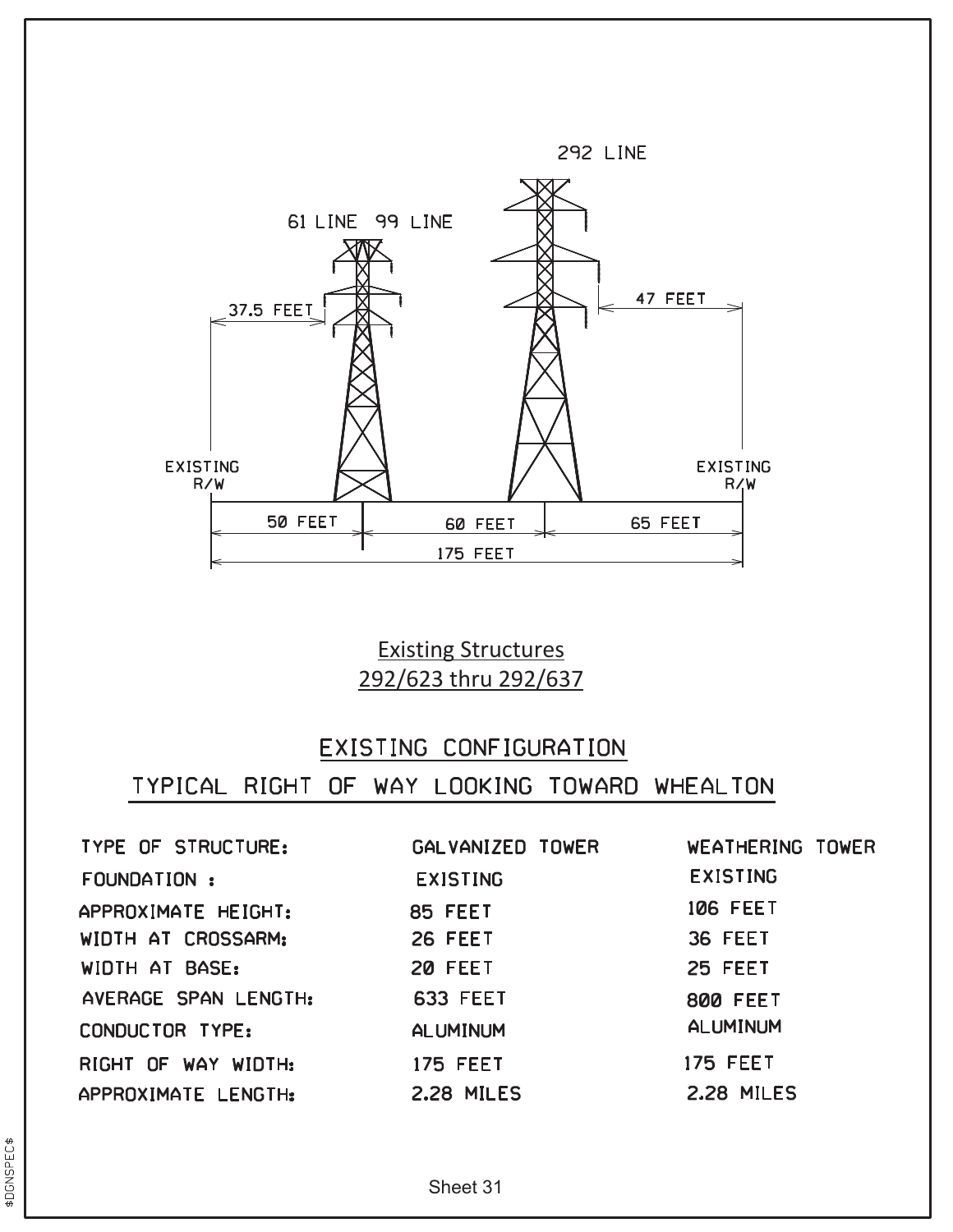

#### Proposed Structures 2138/131 thru 2138/145

# PROPOSED CONFIGURATION TYPICAL RIGHT OF WAY LOOKING TOWARD WHEALTON

**TYPE OF STRUCTURE: FOUNDATION:** APPROXIMATE HEIGHT: WIDTH AT CROSSARM: WIDTH AT BASE: AVERAGE SPAN LENGTH: CONDUCTOR TYPE: RIGHT OF WAY WIDTH: APPROXIMATE LENGTH:

GALVANIZED TOWER **EXISTING** 85 FEET 26 FEET 20 FEET **633 FEET ALUMINUM 175 FEET** 2.28 MILES

WEATHERING POLE **PILES/CONCRETE 120 FEET** 35 FEET 5 FEET **800 FEET ALUMINUM 175 FEET 2.28 MILES**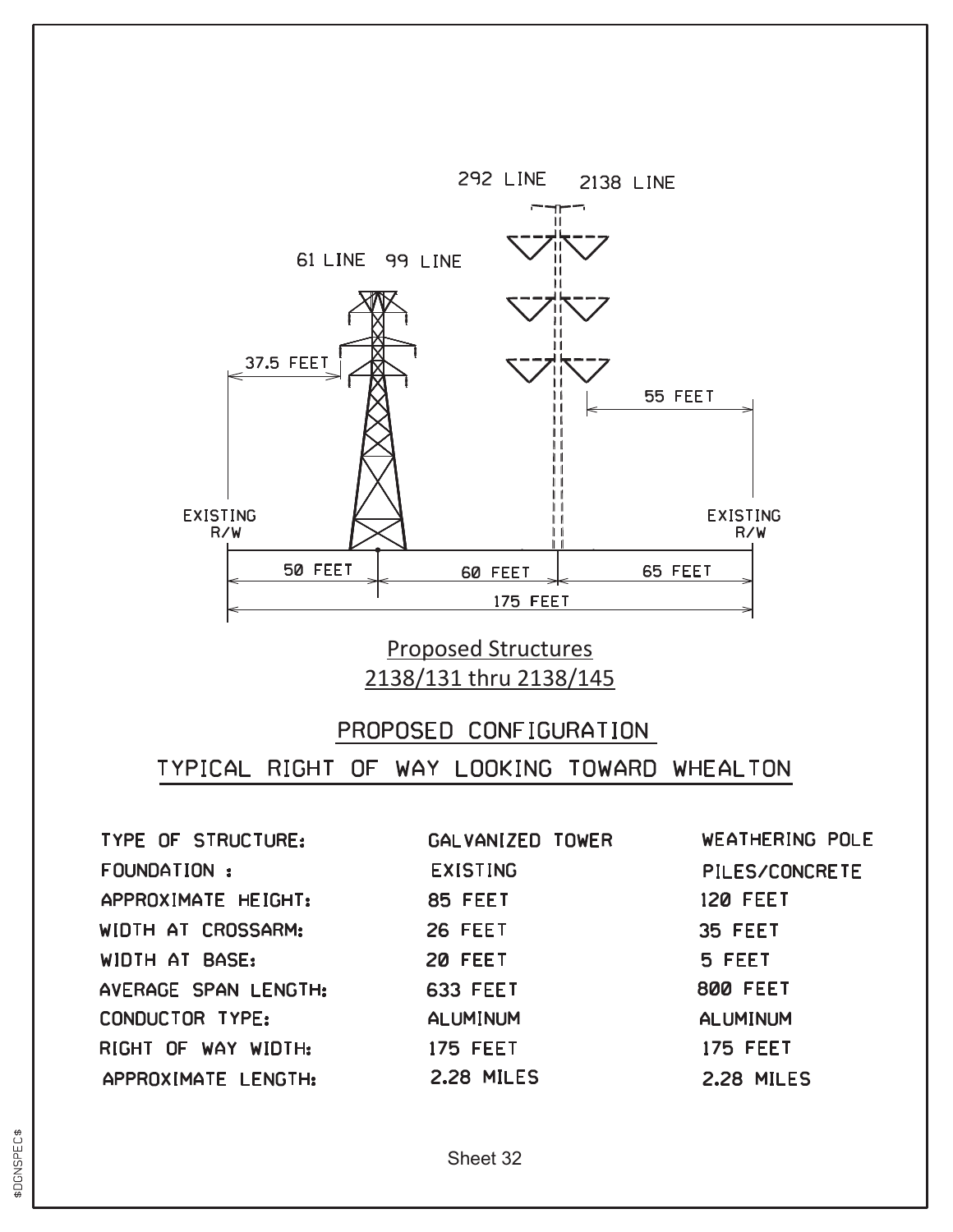

## Existing Structures 292/638 thru 292/640

#### EXISTING CONFIGURATION

TYPICAL RIGHT OF WAY LOOKING TOWARD WHEALTON

TYPE OF STRUCTURE: **PAINTED POLE** FOUNDATION : **EXISTING** APPROXIMATE HEIGHT: **115 FEET** WIDTH AT CROSSARM: 26 FEET WIDTH AT BASE: 5 FEET AVERAGE SPAN LENGTH: **850 FEET** CONDUCTOR TYPE: **ALUMINUM** RIGHT OF WAY WIDTH: **100 FEET** APPROXIMATE LENGTH OF LINE : 0.38 MILES

Sheet 34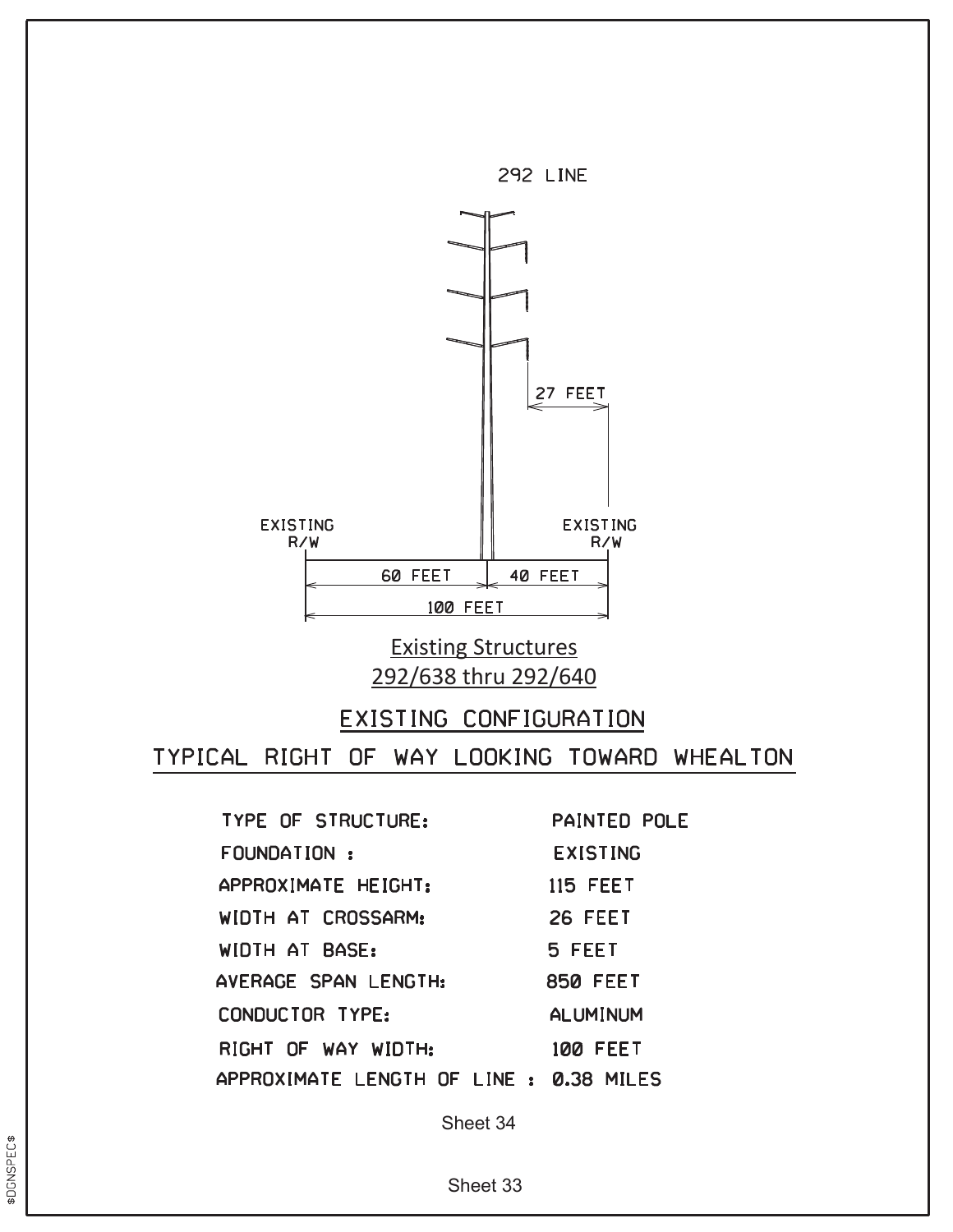

# PROPOSED CONFIGURATION TYPICAL RIGHT OF WAY LOOKING TOWARD WHEALTON

TYPE OF STRUCTURE: WEATHERING POLE FOUNDATION : **PILES/CONCRETE** APPROXIMATE HEIGHT: **133 FEET** WIDTH AT CROSSARM: 35 FEET WIDTH AT BASE: 5 FEET AVERAGE SPAN LENGTH: **850 FEET** CONDUCTOR TYPE: **ALUMINUM** RIGHT OF WAY WIDTH: **100 FEET** APPROXIMATE LENGTH OF LINE : 0.38 MILES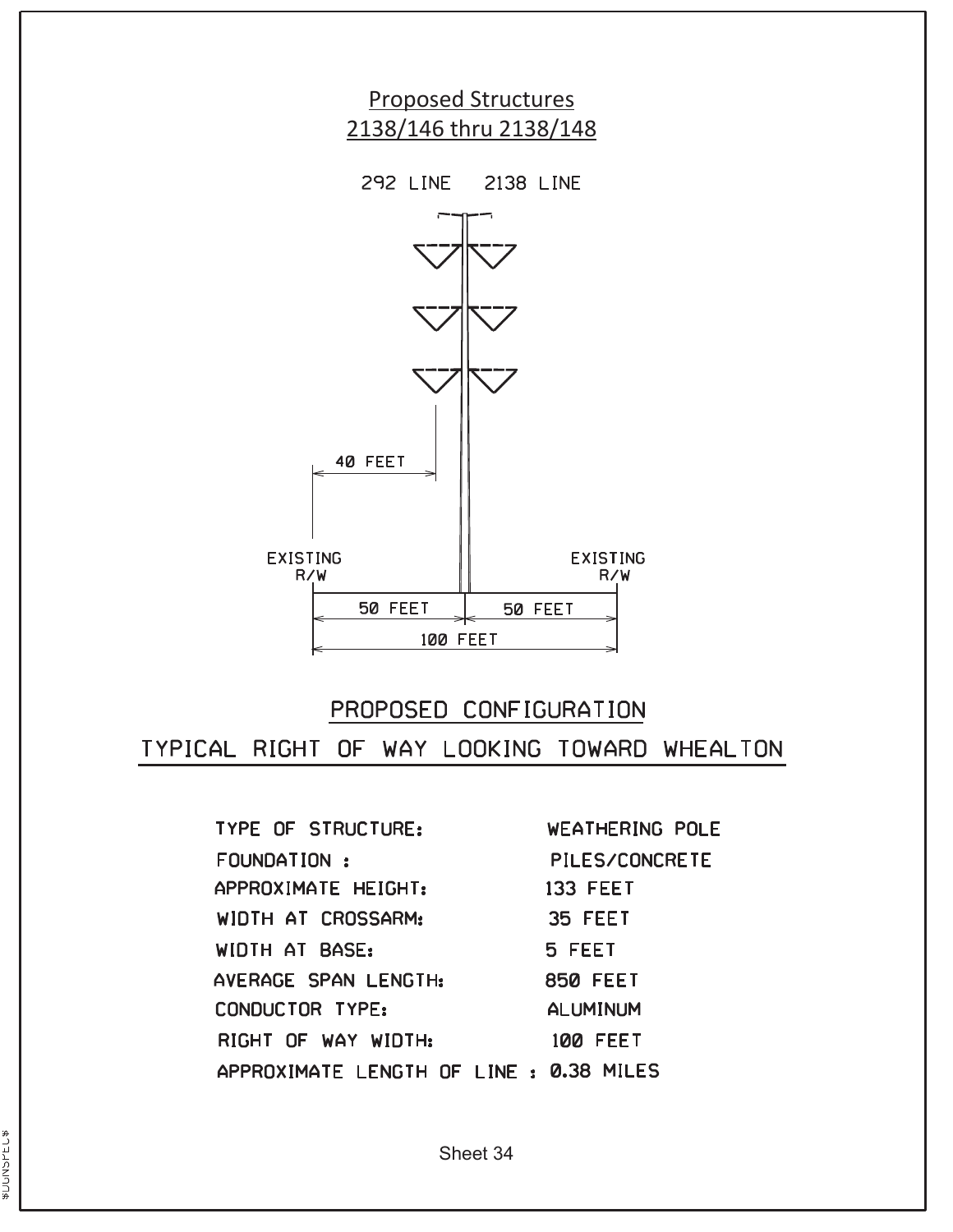Existing Structures 292/641 thru 292/644

292 LINE



# EXISTING CONFIGURATION

| TYPE OF STRUCTURE:                      | GALVANIZED TOWER | WEATHERING TOWER |
|-----------------------------------------|------------------|------------------|
| FOUNDATION :                            | <b>EXISTING</b>  | <b>EXISTING</b>  |
| APPROXIMATE HEIGHT:                     | 85 FEET          | <b>106 FEET</b>  |
| WIDTH AT CROSSARM:                      | 26 FEET          | 36 FEET          |
| WIDTH AT BASE:                          | 20 FEET          | <b>25 FEET</b>   |
| AVERAGE SPAN LENGTH:                    | <b>664 FEET</b>  | <b>800 FEET</b>  |
| CONDUCTOR TYPE:                         | <b>ALUMINUM</b>  | <b>ALUMINUM</b>  |
| RIGHT OF WAY WIDTH:                     | <b>150 FEET</b>  | <b>150 FEET</b>  |
| APPROXIMATE LENGTH OF LINE : 0.37 MILES |                  | 0.37 MILES       |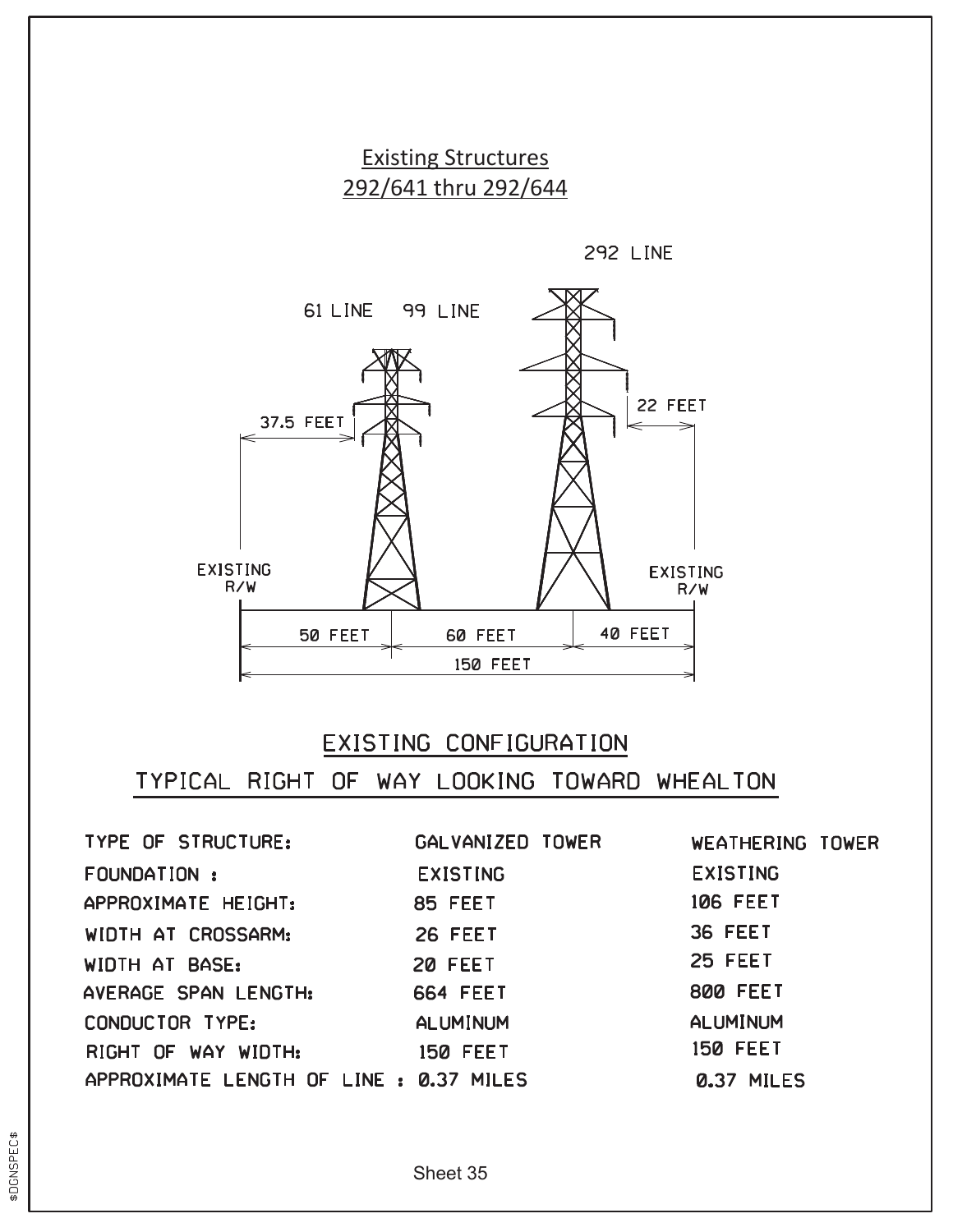

Proposed Structures 2138/149 thru 2138/152

## PROPOSED CONFIGURATION TYPICAL RIGHT OF WAY LOOKING TOWARD WHEALTON

**WEATHERING POLE TYPE OF STRUCTURE:** GALVANIZED TOWER PILES/CONCRETE FOUNDATION : **EXISTING 128 FEET** 85 FEET APPROXIMATE HEIGHT: WIDTH AT CROSSARM: 26 FEET 35 FEET WIDTH AT BASE: 5 FEET 20 FEET AVERAGE SPAN LENGTH: **664 FEET 800 FEET** CONDUCTOR TYPE: **ALUMINUM ALUMINUM** RIGHT OF WAY WIDTH: **150 FEET 150 FEET** APPROXIMATE LENGTH OF LINE : 0.37 MILES **0.58 MILES**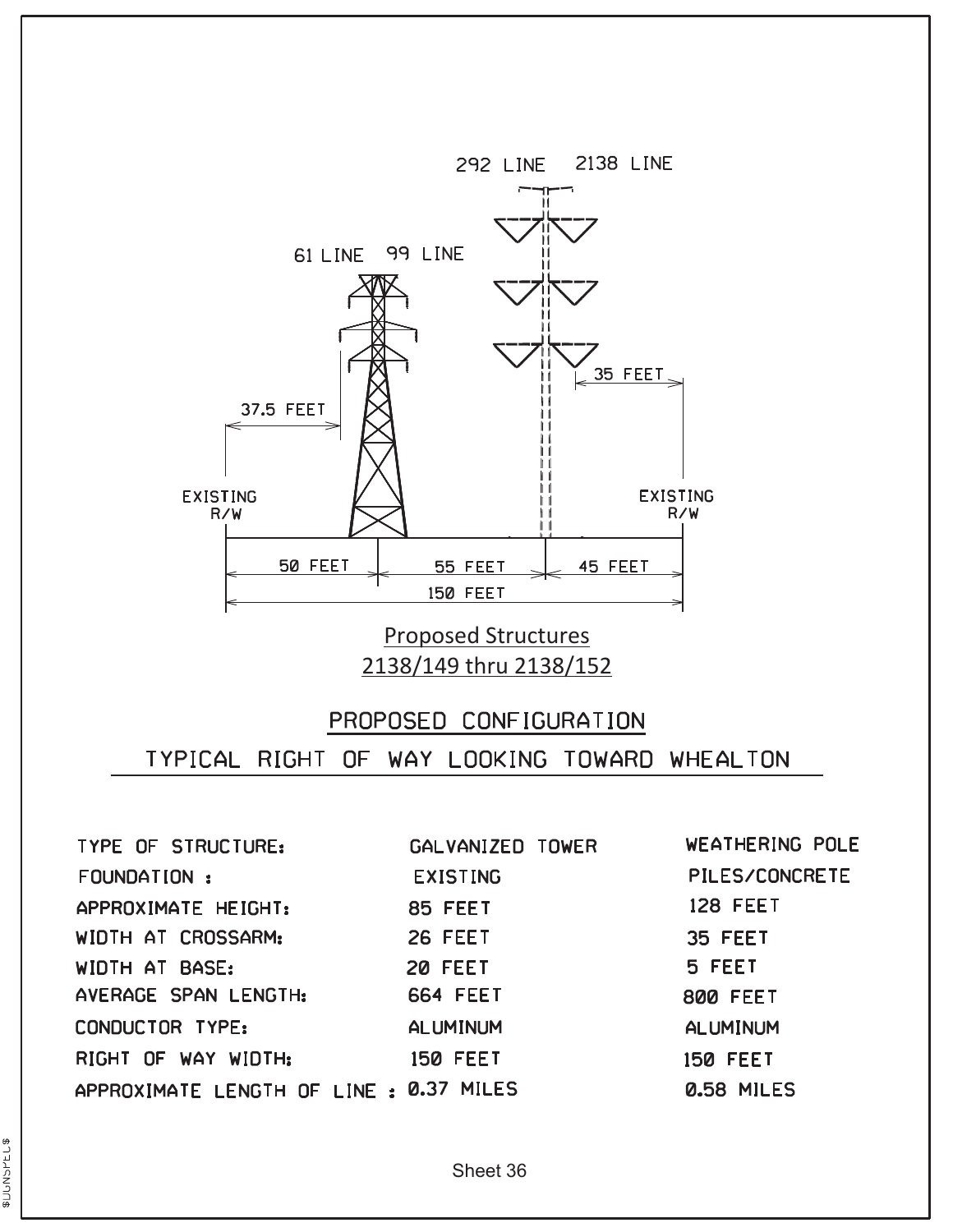

# EXISTING CONFIGURATION

| TYPE OF STRUCTURE:                      | GALVANIZED TOWER | WEATHERING TOWER |
|-----------------------------------------|------------------|------------------|
| FOUNDATION :                            | <b>EXISTING</b>  | <b>EXISTING</b>  |
| APPROXIMATE HEIGHT:                     | 85 FEET          | <b>101 FEET</b>  |
| WIDTH AT CROSSARM:                      | <b>26 FEET</b>   | 36 FEET          |
| WIDTH AT BASE:                          | 20 FEET          | 22 FEET          |
| AVERAGE SPAN LENGTH:                    | <b>285 FEET</b>  | <b>750 FEET</b>  |
| CONDUCTOR TYPE:                         | <b>ALUMINUM</b>  | <b>ALUMINUM</b>  |
| RIGHT OF WAY WIDTH:                     | <b>175 FEET</b>  | <b>175 FEET</b>  |
| APPROXIMATE LENGTH OF LINE : 0.37 MILES |                  | 0.37 MILES       |